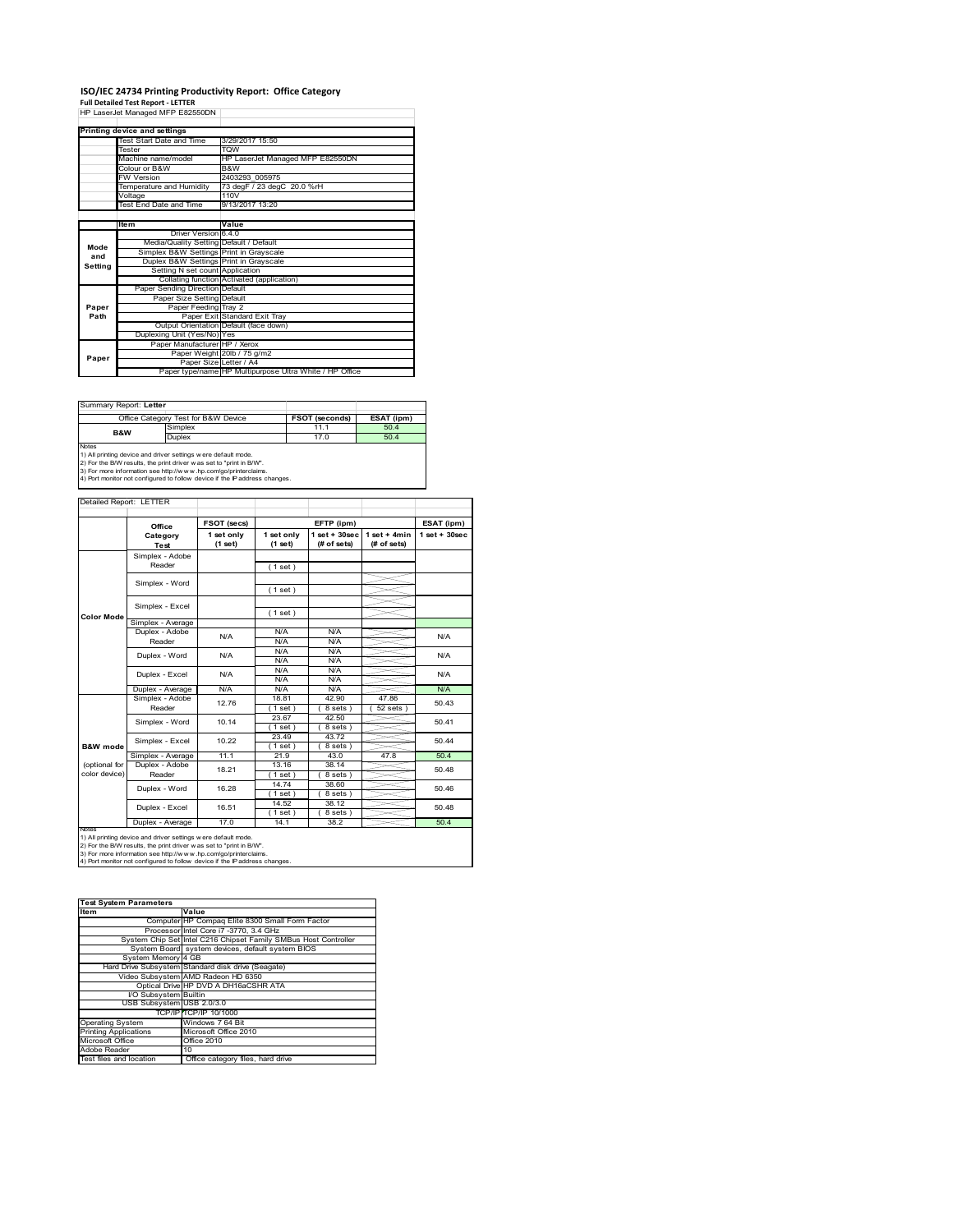# **ISO/IEC 24734 Printing Productivity Report: Office Category<br>Full Detailed Test Report - A4<br>HP LaserJet Managed MFP E82550DN |**

|         | Printing device and settings            |                                                         |  |  |
|---------|-----------------------------------------|---------------------------------------------------------|--|--|
|         | Test Start Date and Time                | 3/29/2017 15:50                                         |  |  |
|         | Tester                                  | <b>TQW</b>                                              |  |  |
|         | Machine name/model                      | HP LaserJet Managed MFP E82550DN                        |  |  |
|         | Colour or B&W                           | B&W                                                     |  |  |
|         | <b>FW Version</b>                       | 2403293 005975                                          |  |  |
|         | Temperature and Humidity                | 73 degF / 23 degC 20.0 %rH                              |  |  |
|         | Voltage                                 | 110V                                                    |  |  |
|         | Test End Date and Time                  | 9/13/2017 13:20                                         |  |  |
|         |                                         |                                                         |  |  |
|         | <b>Item</b>                             | Value                                                   |  |  |
|         | Driver Version 6.4.0                    |                                                         |  |  |
| Mode    | Media/Quality Setting Default / Default |                                                         |  |  |
| and     | Simplex B&W Settings Print in Grayscale |                                                         |  |  |
| Setting | Duplex B&W Settings Print in Grayscale  |                                                         |  |  |
|         | Setting N set count Application         |                                                         |  |  |
|         |                                         | Collating function Activated (application)              |  |  |
|         | Paper Sending Direction Default         |                                                         |  |  |
|         | Paper Size Setting Default              |                                                         |  |  |
| Paper   | Paper Feeding Tray 2                    |                                                         |  |  |
| Path    |                                         | Paper Exit Standard Exit Tray                           |  |  |
|         |                                         | Output Orientation Default (face down)                  |  |  |
|         | Duplexing Unit (Yes/No) Yes             |                                                         |  |  |
|         | Paper Manufacturer HP / Xerox           |                                                         |  |  |
| Paper   |                                         | Paper Weight 20lb / 75 g/m2                             |  |  |
|         | Paper Size Letter / A4                  |                                                         |  |  |
|         |                                         | Paper type/name HP Multipurpose Ultra White / HP Office |  |  |

Ī.

| Summary Report: A4                  |                                                                                                                                                                                                                                                                                         |                       |            |  |
|-------------------------------------|-----------------------------------------------------------------------------------------------------------------------------------------------------------------------------------------------------------------------------------------------------------------------------------------|-----------------------|------------|--|
| Office Category Test for B&W Device |                                                                                                                                                                                                                                                                                         | <b>FSOT (seconds)</b> | ESAT (ipm) |  |
| Simplex<br><b>B&amp;W</b>           |                                                                                                                                                                                                                                                                                         | 10.5                  | 50.4       |  |
|                                     | <b>Duplex</b>                                                                                                                                                                                                                                                                           | 16.5                  | 50.4       |  |
| <b>Notes</b>                        | 1) All printing device and driver settings w ere default mode.<br>2) For the B/W results, the print driver w as set to "print in B/W".<br>3) For more information see http://www.hp.com/go/printerclaims.<br>4) Port monitor not configured to follow device if the IP address changes. |                       |            |  |

Detailed Report: A4 Ţ 

|                     | FSOT (secs)<br>EFTP (ipm)<br>Office |                       |                          | ESAT (ipm)                      |                               |                  |
|---------------------|-------------------------------------|-----------------------|--------------------------|---------------------------------|-------------------------------|------------------|
|                     | Category<br><b>Test</b>             | 1 set only<br>(1 set) | 1 set only<br>(1 set)    | $1 set + 30 sec$<br>(# of sets) | $1$ set + 4min<br>(# of sets) | $1 set + 30 sec$ |
|                     | Simplex - Adobe<br>Reader           |                       |                          |                                 |                               |                  |
|                     |                                     |                       | (1 set)                  |                                 |                               |                  |
|                     | Simplex - Word                      |                       | (1 set)                  |                                 |                               |                  |
| Colour              | Simplex - Excel                     |                       |                          |                                 |                               |                  |
| Mode                | Simplex - Average                   |                       | (1 set)                  |                                 |                               |                  |
|                     | Duplex - Adobe                      |                       | <b>N/A</b>               | N/A                             |                               |                  |
|                     | Reader                              | N/A                   | N/A                      | N/A                             |                               | N/A              |
|                     | Duplex - Word                       | N/A                   | N/A                      | N/A                             |                               | N/A              |
|                     |                                     |                       | N/A                      | N/A                             |                               |                  |
|                     | Duplex - Excel                      | N/A                   | <b>N/A</b><br><b>N/A</b> | N/A<br>N/A                      |                               | N/A              |
|                     | Duplex - Average                    | N/A                   | <b>N/A</b>               | N/A                             |                               | N/A              |
|                     | Simplex - Adobe                     | 10.80                 | 22.22                    | 43.04                           | 48.84                         | 50.42            |
|                     | Reader                              |                       | (1 set)                  | $8 sets$ )                      | $52$ sets                     |                  |
|                     | Simplex - Word                      | 10.22                 | 23.48                    | 44.06                           |                               | 50.41            |
|                     |                                     |                       | (1 set )                 | 8 sets)                         |                               |                  |
|                     | Simplex - Excel                     | 10.24                 | 23.45                    | 43.89                           |                               | 50.42            |
| <b>B&amp;W</b> mode | Simplex - Average                   | 10.5                  | (1 set )<br>23.0         | 8 sets<br>43.6                  | 48.8                          | 50.4             |
| (optional for       | Duplex - Adobe                      |                       | 13.90                    | 37.16                           |                               |                  |
| color device)       | Reader                              | 17.26                 | 1 set                    | $8 sets$ )                      |                               | 50.48            |
|                     |                                     |                       | 15.08                    | 38.26                           |                               |                  |
|                     | Duplex - Word                       | 15.90                 | (1 set)                  | 8 sets)                         |                               | 50.50            |
|                     | Duplex - Excel                      | 16.26                 | 14.76                    | 38.74                           |                               | 50.50            |
|                     |                                     |                       | $1$ set)                 | $8 sets$ )                      |                               |                  |
|                     | Duplex - Average                    | 16.5                  | 14.5                     | 38.0                            |                               | 50.4             |

| <b>Test System Parameters</b> |                                                                 |
|-------------------------------|-----------------------------------------------------------------|
| Item                          | Value                                                           |
|                               | Computer HP Compaq Elite 8300 Small Form Factor                 |
|                               | Processor Intel Core i7 -3770, 3.4 GHz                          |
|                               | System Chip Set Intel C216 Chipset Family SMBus Host Controller |
|                               | System Board system devices, default system BIOS                |
| System Memory 4 GB            |                                                                 |
|                               | Hard Drive Subsystem Standard disk drive (Seagate)              |
|                               | Video Subsystem AMD Radeon HD 6350                              |
|                               | Optical Drive HP DVD A DH16aCSHR ATA                            |
| I/O Subsystem Builtin         |                                                                 |
| USB Subsystem USB 2.0/3.0     |                                                                 |
|                               | TCP/IP TCP/IP 10/1000                                           |
| <b>Operating System</b>       | Windows 7 64 Bit                                                |
| <b>Printing Applications</b>  | Microsoft Office 2010                                           |
| Microsoft Office              | Office 2010                                                     |
| Adobe Reader                  | 10                                                              |
| Test files and location       | Office category files, hard drive                               |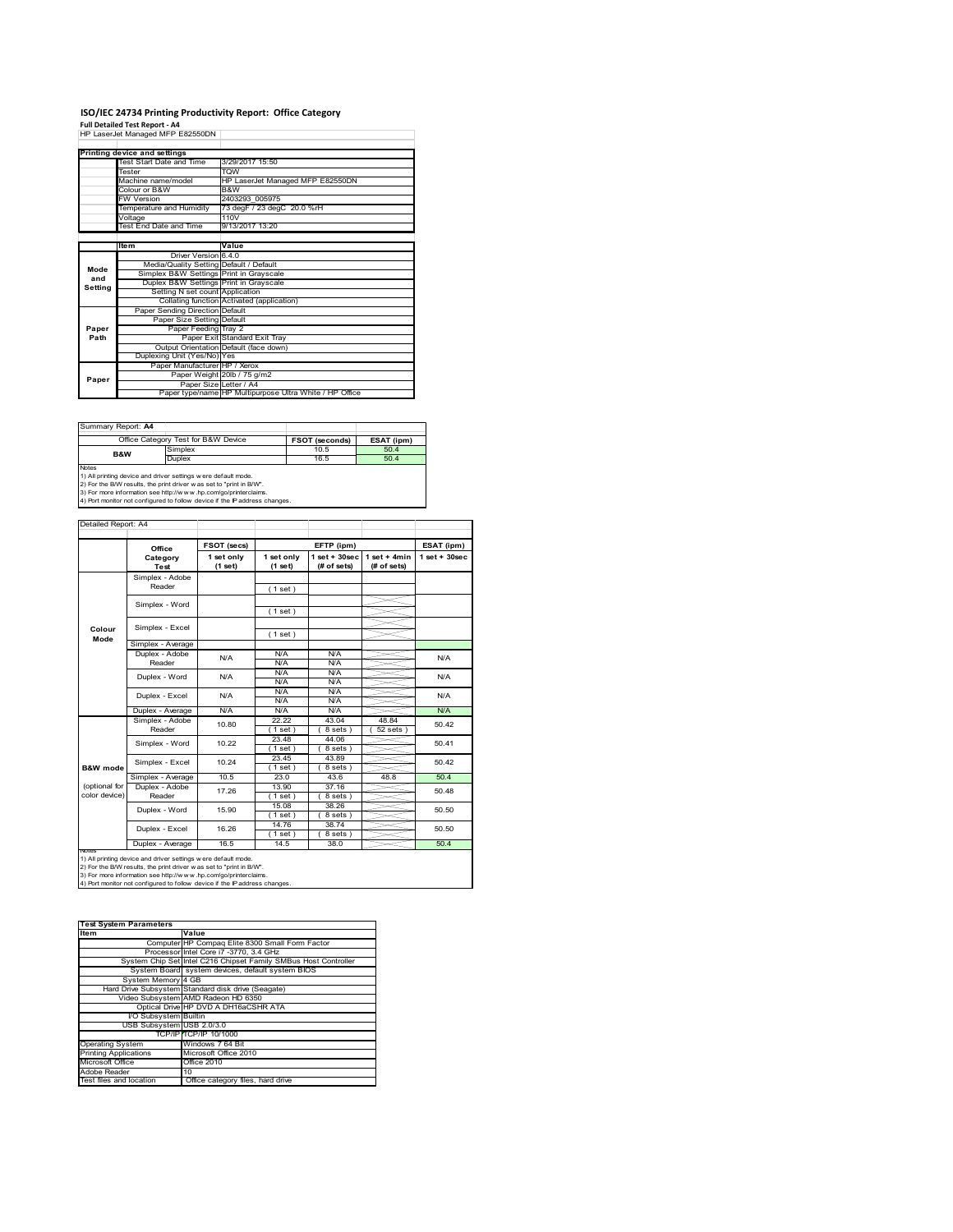# **ISO/IEC 24734 Printing Productivity Report: Office Category<br>Full Detailed Test Report - Tabloid<br>HP LaserJet Managed MFP E82550DN |**

|         | TIF LASCIJEL MANAGU MIFF LOZJJUDIN      |                                                         |  |  |
|---------|-----------------------------------------|---------------------------------------------------------|--|--|
|         | Printing device and settings            |                                                         |  |  |
|         | Test Start Date and Time                | 3/29/2017 15:50                                         |  |  |
|         | Tester                                  | <b>TOW</b>                                              |  |  |
|         | Machine name/model                      | HP LaserJet Managed MFP E82550DN                        |  |  |
|         | Colour or B&W                           | B&W                                                     |  |  |
|         | <b>FW Version</b>                       | 2403293 005975                                          |  |  |
|         | Temperature and Humidity                | 73 degF / 23 degC 20.0 %rH                              |  |  |
|         | Voltage                                 | 110V                                                    |  |  |
|         | Test End Date and Time                  | 9/13/2017 13:20                                         |  |  |
|         |                                         |                                                         |  |  |
|         | <b>Item</b>                             | Value                                                   |  |  |
|         | Driver Version 6.4.0                    |                                                         |  |  |
| Mode    | Media/Quality Setting Default / Default |                                                         |  |  |
| and     | Simplex B&W Settings Print in Grayscale |                                                         |  |  |
| Setting | Duplex B&W Settings Print in Grayscale  |                                                         |  |  |
|         | Setting N set count Application         |                                                         |  |  |
|         |                                         | Collating function Activated (application)              |  |  |
|         | Paper Sending Direction Default         |                                                         |  |  |
|         | Paper Size Setting Default              |                                                         |  |  |
| Paper   | Paper Feeding Tray 2                    |                                                         |  |  |
| Path    |                                         | Paper Exit Standard Exit Tray                           |  |  |
|         |                                         | Output Orientation Default (face down)                  |  |  |
|         | Duplexing Unit (Yes/No) Yes             |                                                         |  |  |
|         | Paper Manufacturer HP / Xerox           |                                                         |  |  |
| Paper   |                                         | Paper Weight 20lb / 75 g/m2                             |  |  |
|         |                                         | Paper Size Letter / A4                                  |  |  |
|         |                                         | Paper type/name HP Multipurpose Ultra White / HP Office |  |  |

Summary Re

|                | Office Category Test for B&W Device                           | <b>FSOT (seconds)</b> | ESAT (ipm) |
|----------------|---------------------------------------------------------------|-----------------------|------------|
| <b>B&amp;W</b> | Simplex                                                       | 15.4                  | 26.9       |
|                | Duplex                                                        | 22.3                  | 26.9       |
| <b>Notes</b>   |                                                               |                       |            |
|                | 1) All printing device and driver settings were default mode. |                       |            |

1) All printing device and driver settings were default mode.<br>2) For the B/W results, the print driver was set to "print in B/W".<br>3) For more information see http://www.hp.com/go/printerclaims.<br>4) Port monitor not configur

|                                | Office                    | FSOT (secs)           |                       | EFTP (ipm)                       |                               | ESAT (ipm)         |
|--------------------------------|---------------------------|-----------------------|-----------------------|----------------------------------|-------------------------------|--------------------|
|                                | Category<br>Test          | 1 set only<br>(1 set) | 1 set only<br>(1 set) | $1$ set $+30$ sec<br>(# of sets) | $1$ set + 4min<br>(# of sets) | $1$ set + $30$ sec |
|                                | Simplex - Adobe<br>Reader |                       | (1 set)               |                                  |                               |                    |
|                                | Simplex - Word            |                       | (1 set)               |                                  |                               |                    |
|                                | Simplex - Excel           |                       |                       |                                  |                               |                    |
| <b>Color Mode</b>              | Simplex - Average         |                       | (1 set)               |                                  |                               |                    |
|                                | Duplex - Adobe<br>Reader  | N/A                   | N/A<br>N/A            | N/A<br>N/A                       |                               | N/A                |
|                                | Duplex - Word             | N/A                   | N/A<br>N/A            | N/A<br>N/A                       |                               | N/A                |
|                                | Duplex - Excel            | N/A                   | N/A<br>N/A            | N/A<br>N/A                       |                               | N/A                |
|                                | Duplex - Average          | N/A                   | N/A                   | N/A                              |                               | N/A                |
|                                | Simplex - Adobe<br>Reader | 15.99                 | 15.01<br>$1$ set)     | 23.06<br>$5 sets$ )              | 25.62<br>$28$ sets $)$        | 26.89              |
|                                | Simplex - Word            | 14.36                 | 16.70<br>$1$ set)     | 23.82<br>$5 sets$ )              |                               | 26.90              |
| B&W mode                       | Simplex - Excel           | 15.71                 | 15.27<br>$1$ set)     | 23.17<br>$5 sets$ )              |                               | 26.91              |
|                                | Simplex - Average         | 15.4                  | 15.6                  | 23.3                             | 25.6                          | 26.9               |
| (optional for<br>color device) | Duplex - Adobe<br>Reader  | 23.53                 | 10.20<br>$1$ set)     | 18.80<br>$5 sets$ )              |                               | 26.96              |
|                                | Duplex - Word             | 21.50                 | 11.16<br>$1$ set)     | 21.18<br>$5 sets$ )              |                               | 26.94              |
|                                | Duplex - Excel            | 21.62                 | 11.10<br>$1$ set)     | 21.04<br>5 sets)                 |                               | 26.96              |
|                                | Duplex - Average          | 22.3                  | 10.8                  | 20.3                             |                               | 26.9               |

1) All printing device and driver settings were default mode.<br>2) For the B/W results, the print driver was set to "print in B/W".<br>3) For more information see http://www.hp.com/go/printerclaims.<br>4) Port monitor not configur

| <b>Test System Parameters</b> |                                                                 |
|-------------------------------|-----------------------------------------------------------------|
| Item                          | Value                                                           |
|                               | Computer HP Compaq Elite 8300 Small Form Factor                 |
|                               | Processor Intel Core i7 -3770, 3.4 GHz                          |
|                               | System Chip Set Intel C216 Chipset Family SMBus Host Controller |
|                               | System Board system devices, default system BIOS                |
| System Memory 4 GB            |                                                                 |
|                               | Hard Drive Subsystem Standard disk drive (Seagate)              |
|                               | Video Subsystem AMD Radeon HD 6350                              |
|                               | Optical Drive HP DVD A DH16aCSHR ATA                            |
| I/O Subsystem Builtin         |                                                                 |
| USB Subsystem USB 2.0/3.0     |                                                                 |
|                               | TCP/IP TCP/IP 10/1000                                           |
| <b>Operating System</b>       | Windows 7 64 Bit                                                |
| <b>Printing Applications</b>  | Microsoft Office 2010                                           |
| Microsoft Office              | Office 2010                                                     |
| Adobe Reader                  | 10                                                              |
| Test files and location       | Office category files, hard drive                               |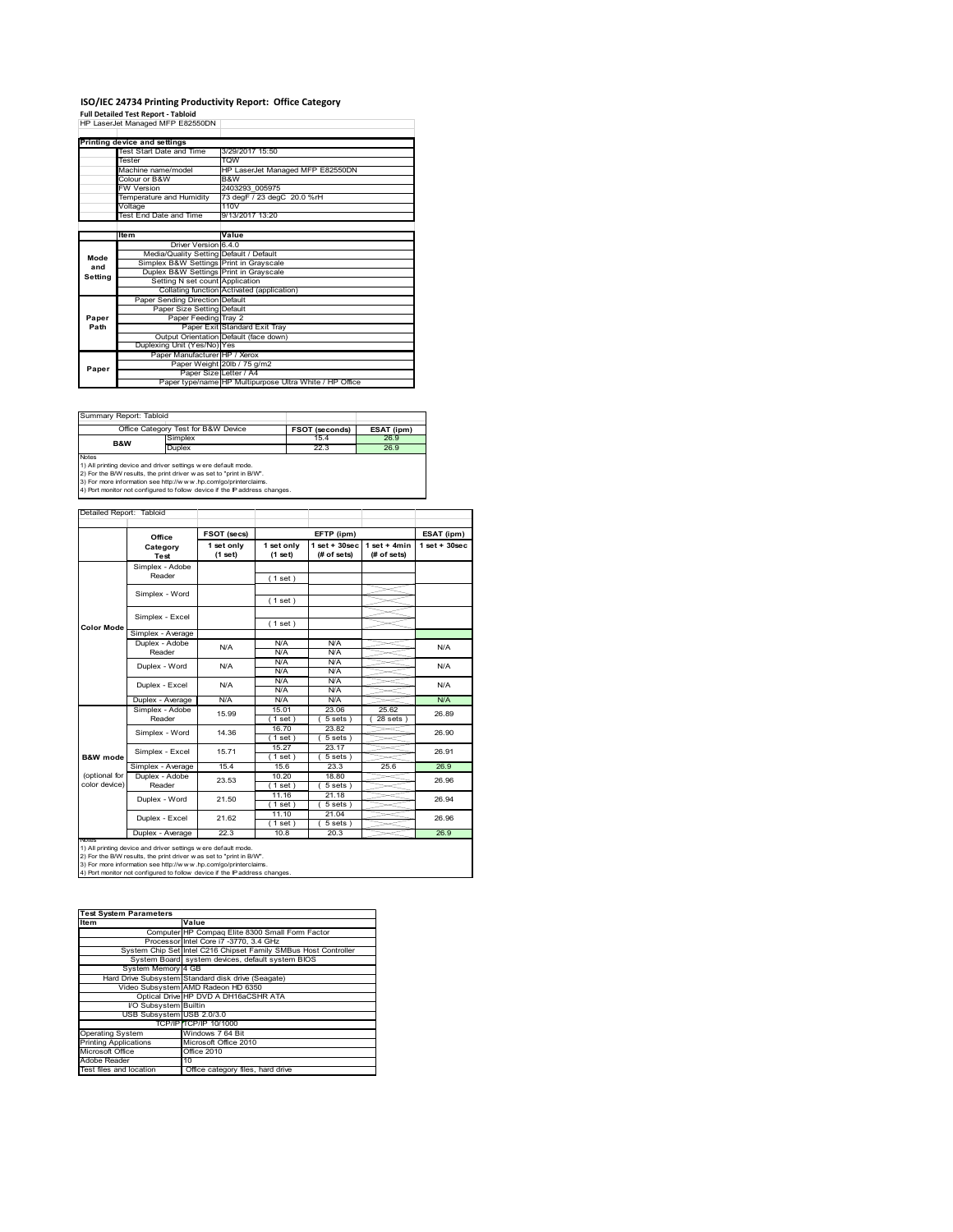# **ISO/IEC 24734 Printing Productivity Report: Office Category<br>Full Detailed Test Report - A3<br>HP LaserJet Managed MFP E82550DN |**

|         | TIF LASCIJEL MANAGU MIFF LOZJJUDIN      |                                                         |
|---------|-----------------------------------------|---------------------------------------------------------|
|         | Printing device and settings            |                                                         |
|         | Test Start Date and Time                | 3/29/2017 15:50                                         |
|         | Tester                                  | <b>VICT</b>                                             |
|         |                                         |                                                         |
|         | Machine name/model                      | HP LaserJet Managed MFP E82550DN                        |
|         | Colour or B&W                           | B&W                                                     |
|         | <b>FW Version</b>                       | 2403293 005975                                          |
|         | Temperature and Humidity                | 73 degF / 23 degC 20.0 %rH                              |
|         | Voltage                                 | 110V                                                    |
|         | Test End Date and Time                  | 9/13/2017 13:20                                         |
|         |                                         |                                                         |
|         | <b>Item</b>                             | Value                                                   |
|         | Driver Version 6.4.0                    |                                                         |
| Mode    | Media/Quality Setting Default / Default |                                                         |
| and     | Simplex B&W Settings Print in Grayscale |                                                         |
| Setting | Duplex B&W Settings Print in Grayscale  |                                                         |
|         | Setting N set count Application         |                                                         |
|         |                                         | Collating function Activated (application)              |
|         | Paper Sending Direction Default         |                                                         |
|         | Paper Size Setting Default              |                                                         |
| Paper   | Paper Feeding Tray 2                    |                                                         |
| Path    |                                         | Paper Exit Standard Exit Tray                           |
|         |                                         | Output Orientation Default (face down)                  |
|         | Duplexing Unit (Yes/No) Yes             |                                                         |
|         | Paper Manufacturer HP / Xerox           |                                                         |
| Paper   |                                         | Paper Weight 20lb / 75 g/m2                             |
|         |                                         | Paper Size Letter / A4                                  |
|         |                                         | Paper type/name HP Multipurpose Ultra White / HP Office |

Summary Report: A3

|                | Office Category Test for B&W Device                            | <b>FSOT (seconds)</b> | ESAT (ipm) |
|----------------|----------------------------------------------------------------|-----------------------|------------|
| <b>B&amp;W</b> | Simplex                                                        | 11.1                  | 26.9       |
|                | Duplex                                                         | 17.0                  | 26.9       |
| <b>Notes</b>   |                                                                |                       |            |
|                | 1) All printing device and driver settings w ere default mode. |                       |            |

1) All printing device and driver settings were default mode.<br>2) For the B/W results, the print driver was set to "print in B/W".<br>3) For more information see http://www.hp.com/go/printerclaims.<br>4) Port monitor not configur

|  | y, rorrmome, norcomigated to rollow device it are it address change |  |  |  |
|--|---------------------------------------------------------------------|--|--|--|
|  |                                                                     |  |  |  |
|  |                                                                     |  |  |  |

|                                | Office                    | FSOT (secs)           |                       | EFTP (ipm)                      |                                | ESAT (ipm)      |
|--------------------------------|---------------------------|-----------------------|-----------------------|---------------------------------|--------------------------------|-----------------|
|                                | Category<br><b>Test</b>   | 1 set only<br>(1 set) | 1 set only<br>(1 set) | $1 set + 30 sec$<br>(# of sets) | $1 set + 4 min$<br>(# of sets) | $1$ set + 30sec |
|                                | Simplex - Adobe<br>Reader |                       | (1 set)               |                                 |                                |                 |
|                                | Simplex - Word            |                       | (1 set)               |                                 |                                |                 |
|                                | Simplex - Excel           |                       | (1 set)               |                                 |                                |                 |
| <b>Color Mode</b>              | Simplex - Average         |                       |                       |                                 |                                |                 |
|                                | Duplex - Adobe<br>Reader  | N/A                   | N/A<br>N/A            | N/A<br>N/A                      |                                | N/A             |
|                                | Duplex - Word             | N/A                   | N/A<br>N/A            | N/A<br>N/A                      |                                | N/A             |
|                                | Duplex - Excel            | N/A                   | N/A<br>N/A            | N/A<br>N/A                      |                                | N/A             |
|                                | Duplex - Average          | N/A                   | N/A                   | N/A                             |                                | N/A             |
|                                | Simplex - Adobe<br>Reader | 16.13                 | 14.88<br>$1$ set)     | 22.57<br>$5 sets$ )             | 25.53<br>$28$ sets $)$         | 26.90           |
|                                | Simplex - Word            | 14.66                 | 16.37<br>$1$ set)     | 23.77<br>$5 sets$ )             |                                | 26.90           |
| B&W mode                       | Simplex - Excel           | 16.30                 | 14.72<br>$1$ set)     | 23.45<br>$5 sets$ )             |                                | 26.90           |
|                                | Simplex - Average         | 15.7                  | 15.3                  | 23.2                            | 25.5                           | 26.9            |
| (optional for<br>color device) | Duplex - Adobe<br>Reader  | 23.93                 | 10.02<br>$1$ set $)$  | 20.22<br>$5 sets$ )             |                                | 26.96           |
|                                | Duplex - Word             | 22.08                 | 10.86<br>(1 set)      | 20.96<br>$5 sets$ )             |                                | 26.96           |
|                                | Duplex - Excel            | 21.13                 | 11.34<br>$1$ set)     | 20.72<br>5 sets)                |                                | 26.96           |
|                                | Duplex - Average          | 22.4                  | 10.7                  | 20.6                            |                                | 26.9            |

1) All printing device and driver settings were default mode.<br>2) For the B/W results, the print driver was set to "print in B/W".<br>3) For more information see http://www.hp.com/go/printerclaims.<br>4) Port monitor not configur

| <b>Test System Parameters</b> |                                                                 |
|-------------------------------|-----------------------------------------------------------------|
| Item                          | Value                                                           |
|                               | Computer HP Compaq Elite 8300 Small Form Factor                 |
|                               | Processor Intel Core i7 -3770, 3.4 GHz                          |
|                               | System Chip Set Intel C216 Chipset Family SMBus Host Controller |
|                               | System Board system devices, default system BIOS                |
| System Memory 4 GB            |                                                                 |
|                               | Hard Drive Subsystem Standard disk drive (Seagate)              |
|                               | Video Subsystem AMD Radeon HD 6350                              |
|                               | Optical Drive HP DVD A DH16aCSHR ATA                            |
| I/O Subsystem Builtin         |                                                                 |
| USB Subsystem USB 2.0/3.0     |                                                                 |
|                               | TCP/IP TCP/IP 10/1000                                           |
| <b>Operating System</b>       | Windows 7 64 Bit                                                |
| <b>Printing Applications</b>  | Microsoft Office 2010                                           |
| Microsoft Office              | Office 2010                                                     |
| Adobe Reader                  | 10                                                              |
| Test files and location       | Office category files, hard drive                               |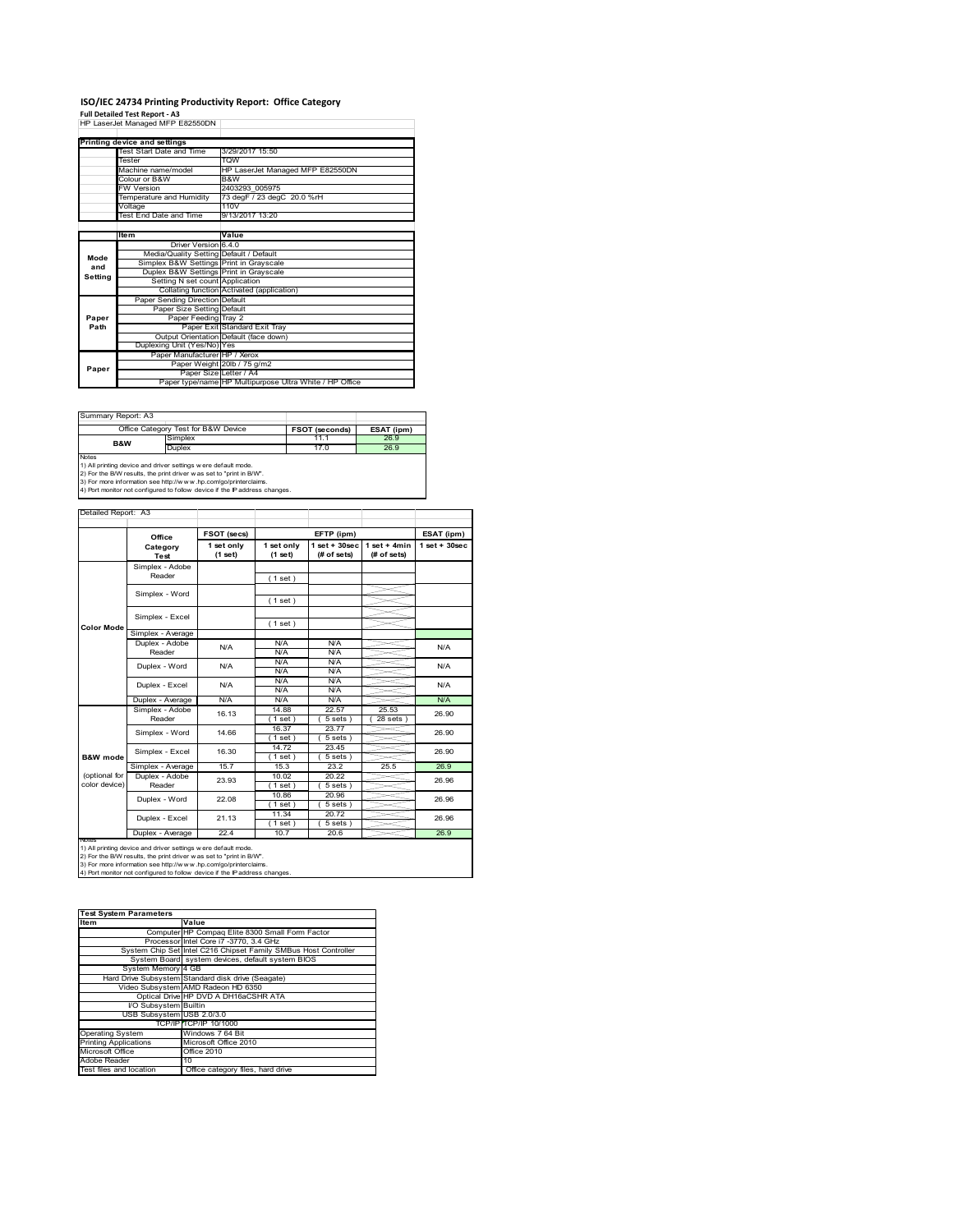## **ISO/IEC 24734 Printing Productivity Report: Office Category<br>Feature Performance Full Report - Office Feature Performance Test<br>HP LaserJet Managed MFP E82550DN |**

|         | Printing device and settings            |                                                         |
|---------|-----------------------------------------|---------------------------------------------------------|
|         | Test Start Date and Time                | 3/29/2017 15:50                                         |
|         | Tester                                  | <b>TOW</b>                                              |
|         | Machine name/model                      | HP LaserJet Managed MFP E82550DN                        |
|         | Colour or B&W                           | B&W                                                     |
|         | <b>FW Version</b>                       | 2403293 005975                                          |
|         | Temperature and Humidity                | 73 degF / 23 degC 20.0 %rH                              |
|         | Voltage                                 | 110 <sub>V</sub>                                        |
|         | Test End Date and Time                  | 9/13/2017 13:20                                         |
|         |                                         |                                                         |
|         | <b>Item</b>                             | Value                                                   |
|         | Driver Version 6.4.0                    |                                                         |
| Mode    | Media/Quality Setting Default / Default |                                                         |
| and     | Simplex B&W Settings Print in Grayscale |                                                         |
| Setting | Duplex B&W Settings Print in Grayscale  |                                                         |
|         | Setting N set count Application         |                                                         |
|         |                                         | Collating function Activated (application)              |
|         | Paper Sending Direction Default         |                                                         |
|         | Paper Size Setting Default              |                                                         |
| Paper   | Paper Feeding Tray 2                    |                                                         |
| Path    |                                         | Paper Exit Standard Exit Tray                           |
|         |                                         | Output Orientation Default (face down)                  |
|         | Duplexing Unit (Yes/No) Yes             |                                                         |
|         | Paper Manufacturer HP / Xerox           |                                                         |
| Paper   |                                         | Paper Weight 20lb / 75 g/m2                             |
|         | Paper Size Letter / A4                  |                                                         |
|         |                                         | Paper type/name HP Multipurpose Ultra White / HP Office |

| <b>ISO Print Productivity Report: Feature Performance Test Summary</b>                                                                                                                                                                                                                             |         |                                      |                                      |
|----------------------------------------------------------------------------------------------------------------------------------------------------------------------------------------------------------------------------------------------------------------------------------------------------|---------|--------------------------------------|--------------------------------------|
|                                                                                                                                                                                                                                                                                                    |         |                                      | <b>Feature Performance Ratio</b>     |
| <b>Printing Modes</b>                                                                                                                                                                                                                                                                              |         |                                      | A5 and Legal                         |
| (Feature Adobe Reader - Office test file)                                                                                                                                                                                                                                                          |         | FSOT (base)<br><b>FSOT (feature)</b> | <b>ESAT (feature)</b><br>ESAT (base) |
| A5 Landscape Feed - Colour                                                                                                                                                                                                                                                                         | Simplex |                                      |                                      |
| <b>A5 Portrait Feed - Colour</b>                                                                                                                                                                                                                                                                   | Simplex |                                      |                                      |
| Legal - Colour                                                                                                                                                                                                                                                                                     | Simplex |                                      |                                      |
| Legal - Colour                                                                                                                                                                                                                                                                                     | Duplex  |                                      |                                      |
| A5 Landscape Feed - B/W                                                                                                                                                                                                                                                                            | Simplex | 104%                                 | 100%                                 |
| <b>A5 Portrait Feed - B/W</b>                                                                                                                                                                                                                                                                      | Simplex | 99%                                  | 100%                                 |
| Legal - B/W                                                                                                                                                                                                                                                                                        | Simplex | 79%                                  | 59%                                  |
| Legal - B/W                                                                                                                                                                                                                                                                                        | Duplex  | 66%                                  | 60%                                  |
| <b>Notes</b><br>1) All printing device and driver settings w ere default mode.<br>2) Test conducted with 8-paper Office Feature Performance file.<br>3) For more information see http://www.hp.com/go/printerclaims.<br>4) Port monitor not configured to follow device if the IP address changes. |         |                                      |                                      |

| Feature Performance Full Report - Feature Printing Mode: 'Office' Feature Performance Test                                                                                                                                                                                                       |                     |                              |                      |                                |                                         |                                      |
|--------------------------------------------------------------------------------------------------------------------------------------------------------------------------------------------------------------------------------------------------------------------------------------------------|---------------------|------------------------------|----------------------|--------------------------------|-----------------------------------------|--------------------------------------|
| <b>Printing Modes</b><br>Feature Adobe Reader - Office                                                                                                                                                                                                                                           |                     | <b>Base Printing</b><br>Mode |                      | <b>Feature Performance</b>     |                                         |                                      |
| test file (8-page)                                                                                                                                                                                                                                                                               |                     |                              |                      | A5 and Legal                   |                                         |                                      |
|                                                                                                                                                                                                                                                                                                  | <b>FSOT</b><br>Base | <b>ESAT</b><br>Base          | 1 set<br>FSOT (secs) | $1$ set + 30 sec<br>ESAT (ipm) | FSOT (base)<br><b>FSOT</b><br>(feature) | <b>ESAT (feature)</b><br>ESAT (base) |
| Simplex A5 Landscape Feed - Colour                                                                                                                                                                                                                                                               |                     |                              |                      |                                |                                         |                                      |
| Simplex A5 Portrait Feed - Colour                                                                                                                                                                                                                                                                |                     |                              |                      |                                |                                         |                                      |
| Legal Simplex - Colour                                                                                                                                                                                                                                                                           |                     |                              |                      |                                |                                         |                                      |
| Legal Duplex - Colour                                                                                                                                                                                                                                                                            |                     |                              |                      |                                |                                         |                                      |
| Simplex A5 Landscape Feed - B/W                                                                                                                                                                                                                                                                  | 18.22               | 50.41                        | 17.62                | 50.4                           | 104%                                    | 100%                                 |
| Simplex A5 Portrait Feed - B/W                                                                                                                                                                                                                                                                   | 18.22               | 50.41                        | 18.42                | 50.4                           | 99%                                     | 100%                                 |
| Legal Simplex - B/W                                                                                                                                                                                                                                                                              | 18.22               | 50.41                        | 23.28                | 30.0                           | 79%                                     | 59%                                  |
| Legal Duplex - B/W                                                                                                                                                                                                                                                                               | 18.22               | 50.41                        | 27.95                | 30.3                           | 66%                                     | 60%                                  |
| <b>Notes</b><br>1) All printing device and driver settings were default mode.<br>2) Test conducted with 8-paper Office Feature Performance file<br>3) For more information see http://www.hp.com/go/printerclaims.<br>4) Port monitor not configured to follow device if the IP address changes. |                     |                              |                      |                                |                                         |                                      |

|        | <b>Test System Parameters</b> |                                                                 |
|--------|-------------------------------|-----------------------------------------------------------------|
|        | Item                          | Value                                                           |
|        |                               | Computer HP Compaq Elite 8300 Small Form Factor                 |
|        |                               | Processor Intel Core i7 -3770, 3.4 GHz                          |
|        |                               | System Chip Set Intel C216 Chipset Family SMBus Host Controller |
|        |                               | System Board system devices, default system BIOS                |
| Test   | System Memory 4 GB            |                                                                 |
| System |                               | Hard Drive Subsystem Standard disk drive (Seagate)              |
|        |                               | Video Subsystem AMD Radeon HD 6350                              |
|        |                               | Optical Drive HP DVD A DH16aCSHR ATA                            |
|        | <b>VO Subsystem Builtin</b>   |                                                                 |
|        | USB Subsystem USB 2.0/3.0     |                                                                 |
| l/O    |                               | TCP/IP TCP/IP 10/1000                                           |
|        | <b>Operating System</b>       | Windows 7 64 Bit                                                |
|        | <b>Printing Applications</b>  | Microsoft Office 2010                                           |
|        | Software Microsoft Office     | Office 2010                                                     |
|        | Adobe Reader                  | 10                                                              |
|        | Test files and location       | Office category files, hard drive                               |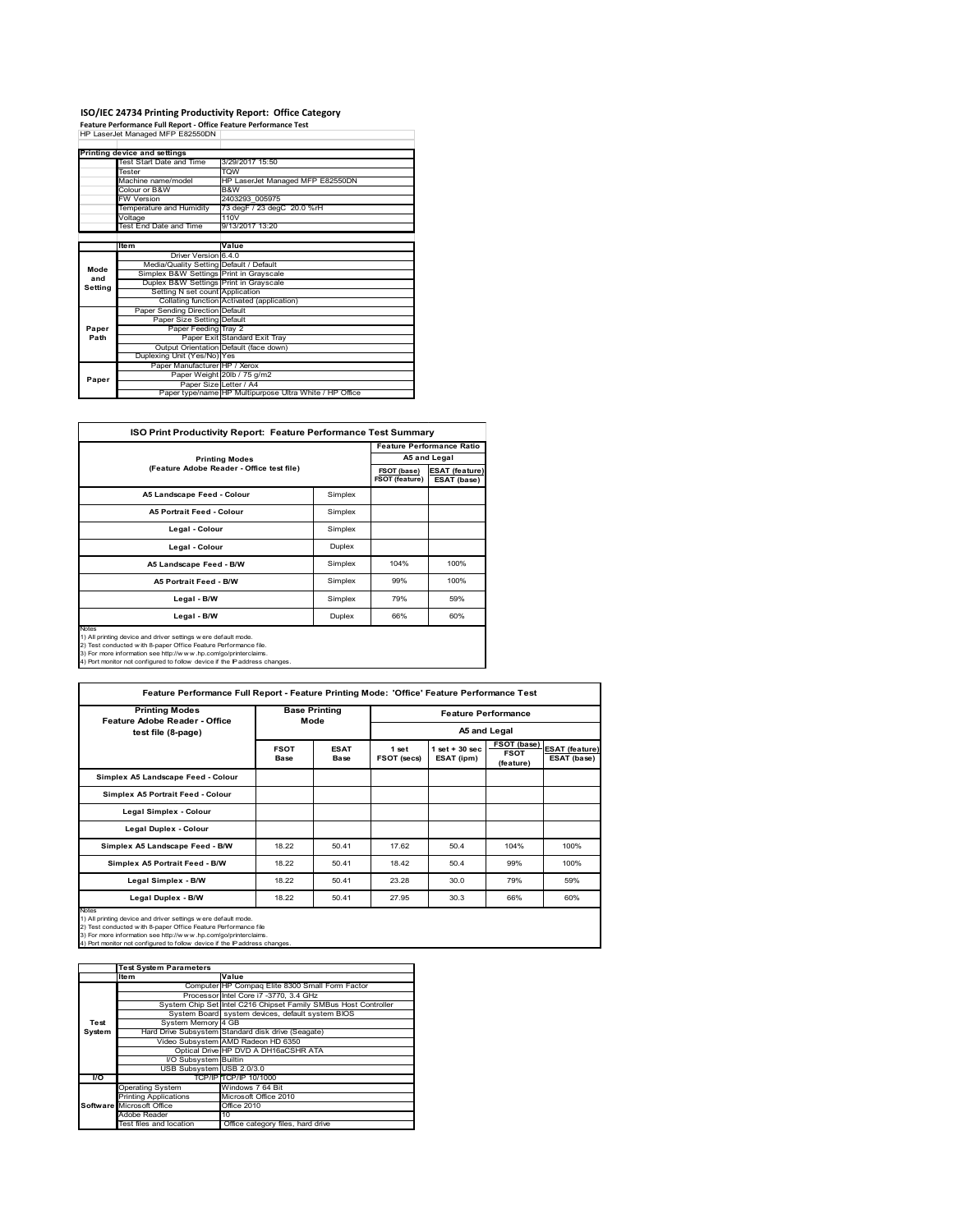### **ISO/IEC 17629 First Print Out Time Report: Office Category Full Detailed Test Report ‐ LETTER** HP LaserJet Managed MFP E82550DN

|            | III Lasciuctivianaged IVIII LUZUUUDIV |                                  |
|------------|---------------------------------------|----------------------------------|
|            | Printing device and settings          |                                  |
|            | Test Start Date and Time              | 3/29/2017 15:50                  |
|            | Tester                                | <b>TOW</b>                       |
|            | Machine name/model                    | HP LaserJet Managed MFP E82550DN |
|            | Colour or B&W                         | B&W                              |
|            | <b>FW Version</b>                     | 2403293_005975                   |
|            | Configuration (options)               | Default                          |
|            | Controller                            | Unknown                          |
|            | Printing device page count            | Not Specified                    |
|            | Printing supplies page count          | Not Specified                    |
|            | Temperature and Humidity              | 73 degF / 23 degC 20.0 %rH       |
|            | Voltage                               | 110V                             |
|            | Test End Date and Time                | 9/13/2017 13:20                  |
|            |                                       |                                  |
|            | <b>Item</b>                           | Value                            |
| Mode       | PDL and driver version                | 6.4.0                            |
| and        | Print Quality mode                    | default                          |
| Setting    | <b>B&amp;W</b> settings               | default                          |
|            | Paper feed orientation                | Short Edge                       |
| Paper      | Paper type setting                    | default                          |
|            | Paper feeding                         | Standard cassette                |
|            | Paper exit                            | Standard exit tray               |
| Paper Path | Output orientation                    | default (face up or face down)   |

**ISO First Page Out Time Summary Report: Office Category** Summary Report: **Letter**

**FPOT from Ready (seconds)**<br>
Simplex 6.81 **B&W**

**Duplex**<br>
Notes<br>
1) All printing device and driver settings were default mode.<br>
2) For the BM reaults, the print driver was set to "print in BM".<br>
4) For more information see http://www.hp.com/golprinterclaims.<br>
4) Port mo

|                                                        |                                                                                                                                                                                                                                                                                                                                                                                                             | ISO First Page Out Time Report: Office Category |                                          |                                   |                            |                   |            |
|--------------------------------------------------------|-------------------------------------------------------------------------------------------------------------------------------------------------------------------------------------------------------------------------------------------------------------------------------------------------------------------------------------------------------------------------------------------------------------|-------------------------------------------------|------------------------------------------|-----------------------------------|----------------------------|-------------------|------------|
| <b>Detailed Report: LETTER</b>                         |                                                                                                                                                                                                                                                                                                                                                                                                             |                                                 |                                          |                                   |                            |                   |            |
|                                                        |                                                                                                                                                                                                                                                                                                                                                                                                             | Word<br>(seconds)                               | Excel<br>(seconds)                       | Adobe<br>Reader<br>(seconds)      | Average<br>(seconds)       | <b>Delay Time</b> |            |
|                                                        | FPOT from Ready - Simplex                                                                                                                                                                                                                                                                                                                                                                                   |                                                 |                                          |                                   |                            |                   |            |
|                                                        | FPOT from Ready - Duplex                                                                                                                                                                                                                                                                                                                                                                                    |                                                 |                                          |                                   |                            |                   |            |
| <b>Color Mode</b>                                      | FPOT from Sleep - Simplex                                                                                                                                                                                                                                                                                                                                                                                   |                                                 |                                          | N/A                               |                            |                   |            |
|                                                        | Recovery Time                                                                                                                                                                                                                                                                                                                                                                                               |                                                 |                                          |                                   |                            |                   |            |
|                                                        | FPOT from Off - Simplex                                                                                                                                                                                                                                                                                                                                                                                     |                                                 |                                          |                                   |                            |                   |            |
|                                                        | Warm-up Time                                                                                                                                                                                                                                                                                                                                                                                                |                                                 |                                          |                                   |                            |                   |            |
|                                                        | FPOT from Ready - Simplex                                                                                                                                                                                                                                                                                                                                                                                   | 6.56                                            | 6.73                                     | 7 13                              | 6.81                       | 20 Seconds        |            |
|                                                        | FPOT from Ready - Duplex                                                                                                                                                                                                                                                                                                                                                                                    |                                                 |                                          |                                   |                            |                   |            |
| <b>B&amp;W Mode</b>                                    | FPOT from Sleep - Simplex                                                                                                                                                                                                                                                                                                                                                                                   |                                                 |                                          | 39.59                             |                            | 76 Minutes        |            |
|                                                        | Recovery Time                                                                                                                                                                                                                                                                                                                                                                                               |                                                 |                                          | 32.5                              |                            |                   |            |
|                                                        |                                                                                                                                                                                                                                                                                                                                                                                                             |                                                 |                                          |                                   |                            |                   |            |
|                                                        | FPOT from Off - Simplex                                                                                                                                                                                                                                                                                                                                                                                     |                                                 |                                          | 193.98                            |                            |                   |            |
| Notes                                                  | Warm-up Time                                                                                                                                                                                                                                                                                                                                                                                                |                                                 |                                          | 186.85                            |                            |                   |            |
|                                                        | 1) All printing device and driver settings w ere default mode.<br>2) For the B/W results, the print driver was set to "print in B/W".<br>3) For more information see http://www.hp.com/go/printerclaims.<br>4) Port monitor not configured to follow device if the IP address changes.<br>5) Page counts w ere collected after completion of the tests.<br>6) Details for FPOT from Sleep are show n below. |                                                 |                                          |                                   |                            |                   |            |
|                                                        |                                                                                                                                                                                                                                                                                                                                                                                                             | <b>FPOT Ava</b><br>(se cs)                      | <b>FPOT</b> (secs)<br><b>Iteration 1</b> | FPOT (secs)<br><b>Iteration 2</b> | FPOT (secs)<br>Iteration 3 | Application       | Delay Time |
| <b>HP Data Table</b><br><b>Detailed Report: LETTER</b> | FPOT from Sleep                                                                                                                                                                                                                                                                                                                                                                                             | N/A                                             | N/A                                      | N/A                               | N/A                        | Adobe Reader      |            |
| <b>Color Mode</b>                                      | FPOT from Sleep (15 minutes)<br>HP/Non ISO Test                                                                                                                                                                                                                                                                                                                                                             | N/A                                             | N/A                                      | N/A                               | N/A                        | Adobe Reader      |            |
| <b>B&amp;W Mode</b>                                    | FPOT from Sleep                                                                                                                                                                                                                                                                                                                                                                                             | 39.59                                           | 39.71                                    | 39.46                             | N/A                        | Adobe Reader      | 76 Minutes |

|                                                       | <b>Test System Parameters</b> |                                                       |  |
|-------------------------------------------------------|-------------------------------|-------------------------------------------------------|--|
|                                                       | <b>Item</b>                   | Value                                                 |  |
|                                                       | Computer                      | HP Compag Elite 8300 Small Form Factor                |  |
|                                                       | Processor                     | Intel Core i7 -3770, 3.4 GHz                          |  |
|                                                       | System Chip Set               | Intel C216 Chipset Family SMBus Host Controller       |  |
|                                                       | System Board                  | system devices, default system BIOS                   |  |
| Test                                                  | <b>System Memory</b>          | 4 GB                                                  |  |
| System                                                | Hard Drive Subsystem          | Standard disk drive (Seagate)                         |  |
|                                                       | Video Subsystem               | AMD Radeon HD 6350                                    |  |
|                                                       | Optical Drive                 | HP DVD A DH16aCSHR ATA                                |  |
|                                                       | I/O Subsystem                 | Builtin                                               |  |
|                                                       | <b>USB Subsystem</b>          | USB 2.0/3.0                                           |  |
| Printing<br>10/1000<br>TCP/IP<br>Device<br>Connection |                               |                                                       |  |
|                                                       | <b>Operating System</b>       | Windows 7 Business/Ultimate, 64 bit, Build 7601, SP 1 |  |
|                                                       |                               | Microsoft Office 2010 SP2                             |  |
| Software                                              | <b>Printing Applications</b>  | Adobe Reader 10.1.4                                   |  |
|                                                       | <b>Print Driver</b>           | 6.4.0                                                 |  |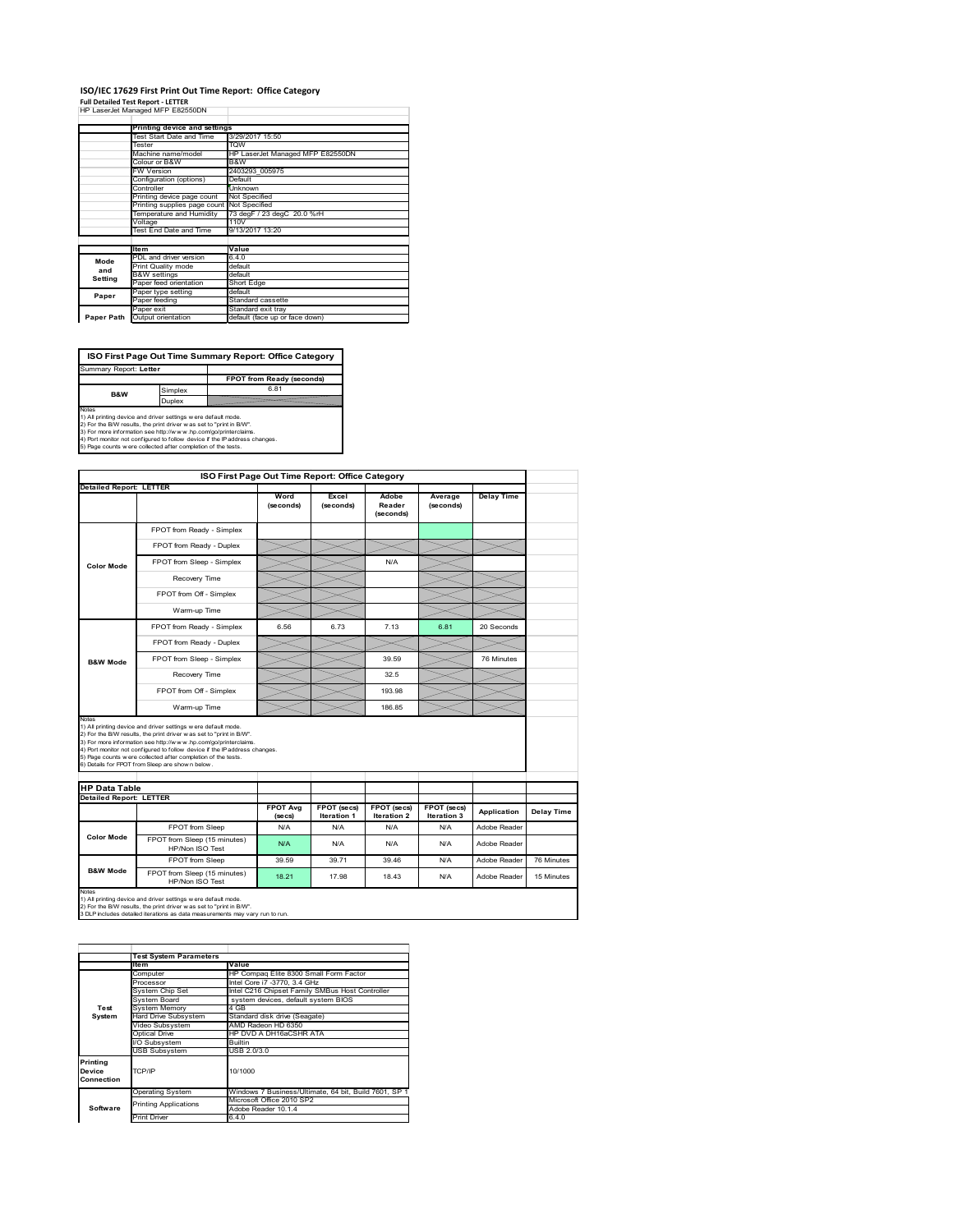## **ISO/IEC 17629 First Print Out Time Report: Office Category**

| Full Detailed Test Report - A4   |  |
|----------------------------------|--|
| HP LaserJet Managed MFP E82550DN |  |

|            | Printing device and settings |                                  |  |  |
|------------|------------------------------|----------------------------------|--|--|
|            | Test Start Date and Time     | 3/29/2017 15:50                  |  |  |
|            | Tester                       | <b>TOW</b>                       |  |  |
|            | Machine name/model           | HP LaserJet Managed MFP E82550DN |  |  |
|            | Colour or B&W                | B&W                              |  |  |
|            | FW Version                   | 2403293 005975                   |  |  |
|            | Configuration (options)      | Default                          |  |  |
|            | Controller                   | Unknown                          |  |  |
|            | Printing device page count   | Not Specified                    |  |  |
|            | Printing supplies page count | Not Specified                    |  |  |
|            | Temperature and Humidity     | 73 degF / 23 degC 20.0 %rH       |  |  |
|            | Voltage                      | 110V                             |  |  |
|            | Test End Date and Time       | 9/13/2017 13:20                  |  |  |
|            |                              |                                  |  |  |
|            | <b>Item</b>                  | Value                            |  |  |
| Mode       | PDL and driver version       | 6.4.0                            |  |  |
| and        | Print Quality mode           | default                          |  |  |
| Setting    | <b>B&amp;W</b> settings      | default                          |  |  |
|            | Paper feed orientation       | Short Edge                       |  |  |
| Paper      | Paper type setting           | default                          |  |  |
|            | Paper feeding                | Standard cassette                |  |  |
|            | Paper exit                   | Standard exit tray               |  |  |
| Paper Path | Output orientation           | default (face up or face down)   |  |  |

**ISO First Page Out Time Summary Report: Office Category**

**FPOT from Ready (seconds)** Simplex 6.74 Duplex Notes<br>1) All printing device and driver settings were default mode.<br>2) For the BAV results, the print driver was set to "print in BAV".<br>3) For more information see http://www.hp.com/golprinterclaims.<br>4) Port monitor not co Summary Report: A4 **B&W**

| ISO First Page Out Time Report: Office Category |                                                                                                                                                                                                                                                                                                                                                                                                              |                            |                                   |                              |                            |                   |            |  |  |
|-------------------------------------------------|--------------------------------------------------------------------------------------------------------------------------------------------------------------------------------------------------------------------------------------------------------------------------------------------------------------------------------------------------------------------------------------------------------------|----------------------------|-----------------------------------|------------------------------|----------------------------|-------------------|------------|--|--|
| <b>Detailed Report: A4</b>                      |                                                                                                                                                                                                                                                                                                                                                                                                              |                            |                                   |                              |                            |                   |            |  |  |
|                                                 |                                                                                                                                                                                                                                                                                                                                                                                                              | Word<br>(seconds)          | Excel<br>(seconds)                | Adobe<br>Reader<br>(seconds) | Average<br>(seconds)       | <b>Delay Time</b> |            |  |  |
|                                                 | FPOT from Ready - Simplex                                                                                                                                                                                                                                                                                                                                                                                    |                            |                                   |                              |                            |                   |            |  |  |
|                                                 | FPOT from Ready - Duplex                                                                                                                                                                                                                                                                                                                                                                                     |                            |                                   |                              |                            |                   |            |  |  |
| <b>Color Mode</b>                               | FPOT from Sleep - Simplex                                                                                                                                                                                                                                                                                                                                                                                    |                            |                                   | N/A                          |                            |                   |            |  |  |
|                                                 | Recovery Time                                                                                                                                                                                                                                                                                                                                                                                                |                            |                                   |                              |                            |                   |            |  |  |
|                                                 | FPOT from Off - Simplex                                                                                                                                                                                                                                                                                                                                                                                      |                            |                                   |                              |                            |                   |            |  |  |
|                                                 | Warm-up Time                                                                                                                                                                                                                                                                                                                                                                                                 |                            |                                   |                              |                            |                   |            |  |  |
|                                                 | FPOT from Ready - Simplex                                                                                                                                                                                                                                                                                                                                                                                    | 6.49                       | 6.71                              | 7.01                         | 6.74                       | 20 Seconds        |            |  |  |
|                                                 | FPOT from Ready - Duplex                                                                                                                                                                                                                                                                                                                                                                                     |                            |                                   |                              |                            |                   |            |  |  |
| <b>B&amp;W Mode</b>                             | FPOT from Sleep - Simplex                                                                                                                                                                                                                                                                                                                                                                                    |                            |                                   | 39.18                        |                            | 76 Minutes        |            |  |  |
|                                                 | Recovery Time                                                                                                                                                                                                                                                                                                                                                                                                |                            |                                   | 322                          |                            |                   |            |  |  |
|                                                 | FPOT from Off - Simplex                                                                                                                                                                                                                                                                                                                                                                                      |                            |                                   | 195.33                       |                            |                   |            |  |  |
|                                                 | Warm-up Time                                                                                                                                                                                                                                                                                                                                                                                                 |                            |                                   | 188.32                       |                            |                   |            |  |  |
|                                                 | 1) All printing device and driver settings w ere default mode.<br>2) For the B/W results, the print driver w as set to "print in B/W".<br>3) For more information see http://www.hp.com/go/printerclaims.<br>4) Port monitor not configured to follow device if the IP address changes.<br>5) Page counts w ere collected after completion of the tests.<br>6) Details for FPOT from Sleep are show n below. |                            |                                   |                              |                            |                   |            |  |  |
| <b>HP Data Table</b>                            |                                                                                                                                                                                                                                                                                                                                                                                                              |                            |                                   |                              |                            |                   |            |  |  |
| <b>Detailed Report: A4</b>                      |                                                                                                                                                                                                                                                                                                                                                                                                              | <b>FPOT Avg</b><br>(se cs) | FPOT (secs)<br><b>Iteration 1</b> | FPOT (secs)<br>Iteration 2   | FPOT (secs)<br>Iteration 3 | Application       | Delay Time |  |  |
|                                                 | FPOT from Sleep                                                                                                                                                                                                                                                                                                                                                                                              | N/A                        | N/A                               | N/A                          | N/A                        | Adobe Reader      |            |  |  |
| <b>Color Mode</b>                               | FPOT from Sleep (15 minutes)<br>HP/Non ISO Test                                                                                                                                                                                                                                                                                                                                                              | N/A                        | N/A                               | N/A                          | N/A                        | Adobe Reader      |            |  |  |
|                                                 | FPOT from Sleep                                                                                                                                                                                                                                                                                                                                                                                              | 39.18                      | 39.27                             | 39.08                        | N/A                        | Adobe Reader      | 76 Minutes |  |  |
| <b>B&amp;W Mode</b>                             | FPOT from Sleep (15 minutes)<br>HP/Non ISO Test                                                                                                                                                                                                                                                                                                                                                              | 18.17                      | 1786                              | 18 48                        | N/A                        | Adobe Reader      | 15 Minutes |  |  |
| Notes                                           | 1) All printing device and driver settings w ere default mode.<br>2) For the B/W results, the print driver was set to "print in B/W".<br>3 DLP includes detailed iterations as data measurements may vary run to run.                                                                                                                                                                                        |                            |                                   |                              |                            |                   |            |  |  |

|                                  | <b>Test System Parameters</b>           |                                                       |  |  |
|----------------------------------|-----------------------------------------|-------------------------------------------------------|--|--|
|                                  | <b>Item</b>                             | Value                                                 |  |  |
|                                  | Computer                                | HP Compag Elite 8300 Small Form Factor                |  |  |
|                                  | Processor                               | Intel Core i7 -3770, 3.4 GHz                          |  |  |
|                                  | System Chip Set                         | Intel C216 Chipset Family SMBus Host Controller       |  |  |
|                                  | System Board                            | system devices, default system BIOS                   |  |  |
| Test                             | <b>System Memory</b>                    | 4 GB                                                  |  |  |
| System                           | Hard Drive Subsystem                    | Standard disk drive (Seagate)                         |  |  |
|                                  | Video Subsvstem                         | AMD Radeon HD 6350                                    |  |  |
|                                  | Optical Drive<br>HP DVD A DH16aCSHR ATA |                                                       |  |  |
|                                  | I/O Subsystem<br><b>Builtin</b>         |                                                       |  |  |
|                                  | <b>USB Subsystem</b>                    | USB 2.0/3.0                                           |  |  |
| Printing<br>Device<br>Connection | TCP/IP                                  | 10/1000                                               |  |  |
|                                  | <b>Operating System</b>                 | Windows 7 Business/Ultimate, 64 bit, Build 7601, SP 1 |  |  |
|                                  | <b>Printing Applications</b>            | Microsoft Office 2010 SP2                             |  |  |
| Software                         |                                         | Adobe Reader 10.1.4                                   |  |  |
|                                  | <b>Print Driver</b>                     | 6.4.0                                                 |  |  |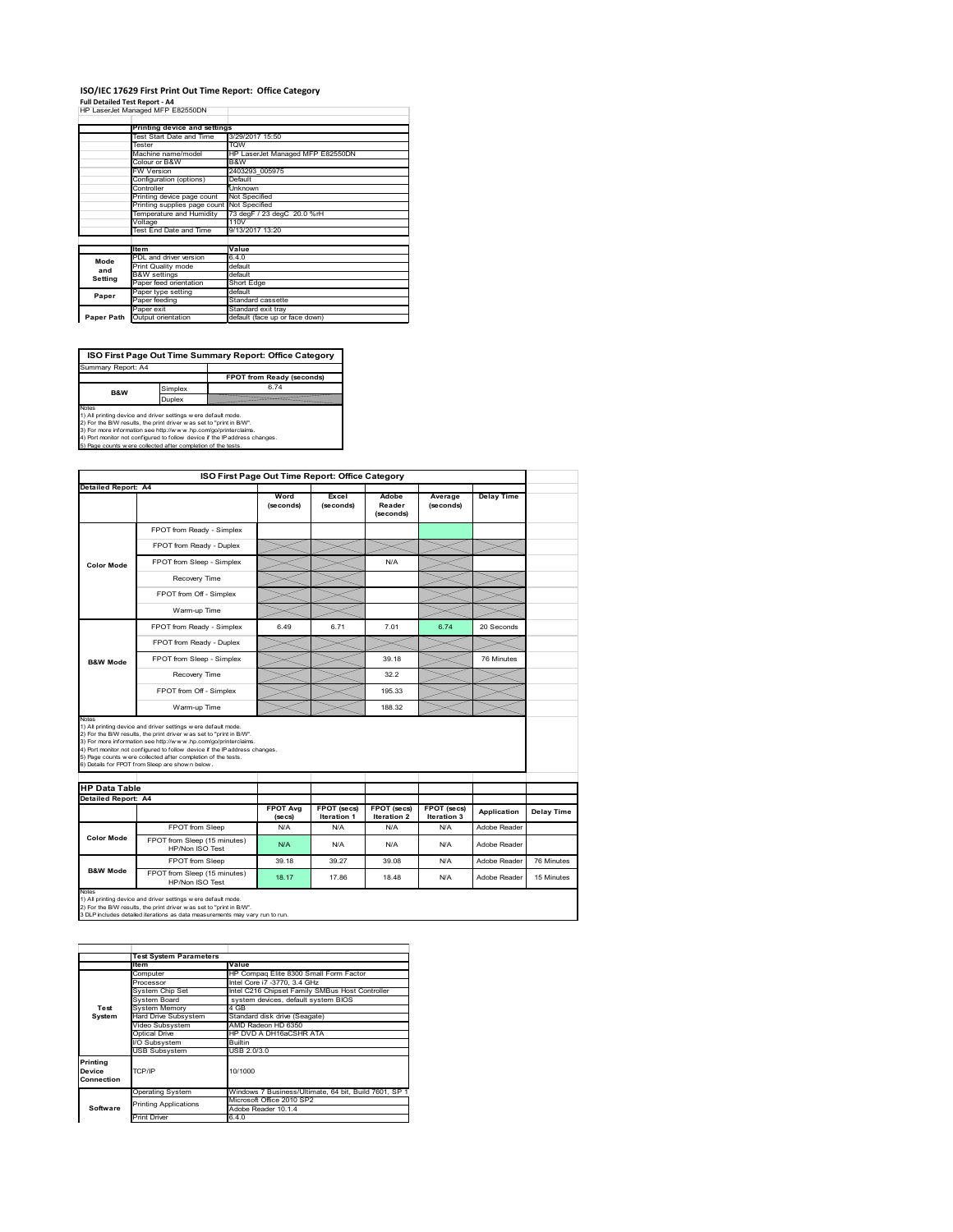### **ISO/IEC 29183 Copy Productivity Report**

|             | <b>Full Detailed Test Report - LETTER</b> |                                                     |  |  |
|-------------|-------------------------------------------|-----------------------------------------------------|--|--|
|             | HP LaserJet Managed MFP E82550DN          |                                                     |  |  |
|             |                                           |                                                     |  |  |
|             | <b>Machine Setup Information</b>          |                                                     |  |  |
|             | Test Start Date and Time 3/30/2017 8:33   |                                                     |  |  |
|             | <b>Tester</b> TQW                         |                                                     |  |  |
|             |                                           | Machine name/model HP LaserJet Managed MFP E82550DN |  |  |
|             | Colour or B&W B&W                         |                                                     |  |  |
|             |                                           | FW Version 2403293 005975                           |  |  |
|             | Configuration (options) Not Specified     |                                                     |  |  |
|             |                                           | Temperature and Humidity 73 degF / 23 degC 20.0 %rH |  |  |
|             | Test End Date and Time: 9/13/2017 14:09   |                                                     |  |  |
|             |                                           |                                                     |  |  |
|             | Pre-set Item                              | <b>Pre-set Value</b>                                |  |  |
|             | Output Resolution Default                 |                                                     |  |  |
|             | Output Quality Default                    |                                                     |  |  |
| Mode        |                                           | Copying Mode Colour for Colour and B&W for B&W      |  |  |
|             | Auto Density Adjustment Default           |                                                     |  |  |
|             |                                           | Collating function Set in Control Panel             |  |  |
| Paper       | Paper Sending Direction Default           |                                                     |  |  |
|             | Paper Type Setting Default                |                                                     |  |  |
| Paper       | Paper Feeding Tray 2                      |                                                     |  |  |
| Path        | Paper Exit Default                        |                                                     |  |  |
|             |                                           | Face Up Exit Default (face down)                    |  |  |
|             | <b>Fixing Capability Default</b>          |                                                     |  |  |
| Temporary   | Image Quality Stability Default           |                                                     |  |  |
| <b>Stop</b> | Capacity of Paper Default                 |                                                     |  |  |
|             | Others None                               |                                                     |  |  |
|             |                                           |                                                     |  |  |
|             | Paper Manufacturer HP / Xerox             |                                                     |  |  |
| Paper       |                                           | Paper Weight 20lb / 75 g/m2                         |  |  |
|             | Paper Size Letter / A4                    |                                                     |  |  |

| Summary Report: Letter |              |             |
|------------------------|--------------|-------------|
|                        |              |             |
|                        | <b>sFCOT</b> | sESAT (ipm) |
|                        |              |             |

Notes

First Copy Out and Copy Speed measured using ISO/IEC 29183, excludes first set of test documents. For more information see http://w w w .hp.com/go/printerclaims. Exact speed varies depending on the system configuration and document.

Only Target A w as used, all test documents have the same Saturated throughput. Reference ISO/IEC29183:2010 Clause 5, Sections 5.3.1 and 5.3.2

| Detailed Report: LETTER |               |              |       |             |                |       |  |
|-------------------------|---------------|--------------|-------|-------------|----------------|-------|--|
|                         |               |              |       |             |                |       |  |
|                         | <b>Target</b> | sFCOT (secs) |       | sESAT (ipm) |                |       |  |
|                         |               |              | 1copy | 1copy+30sec | 1copy+4minutes |       |  |
|                         | A             | 4.94         | 12.18 | 41.80       | 49.16          | 50.45 |  |
|                         |               |              |       | 27 sets     | $203$ sets     |       |  |
|                         | B             |              |       |             |                |       |  |
|                         |               |              |       |             |                |       |  |
| B&W                     | C             |              |       |             |                |       |  |
|                         |               |              |       |             |                |       |  |
|                         | D             |              |       |             |                |       |  |
|                         |               |              |       |             |                |       |  |
|                         | Average       | 4.9          | 12.2  | 41.8        | 49.2           | 50.5  |  |

Paper type/name HP Multipurpose Ultra White / HP Office

#### Notes

First Copy Out and Copy Speed measured using ISO/IEC 29183, excludes first set of test documents. For more information see<br>http://www.hp.com/go/printerclaims. Exact speed varies depending on the system configuration and do http://w w w .hp.com/go/printerclaims. Exact speed varies depending on the system configuration and document. Only Target A w as used, all test documents have the same Saturated throughput. Reference ISO/IEC29183:2010 Clause 5, Sections 5.3.1 and 5.3.2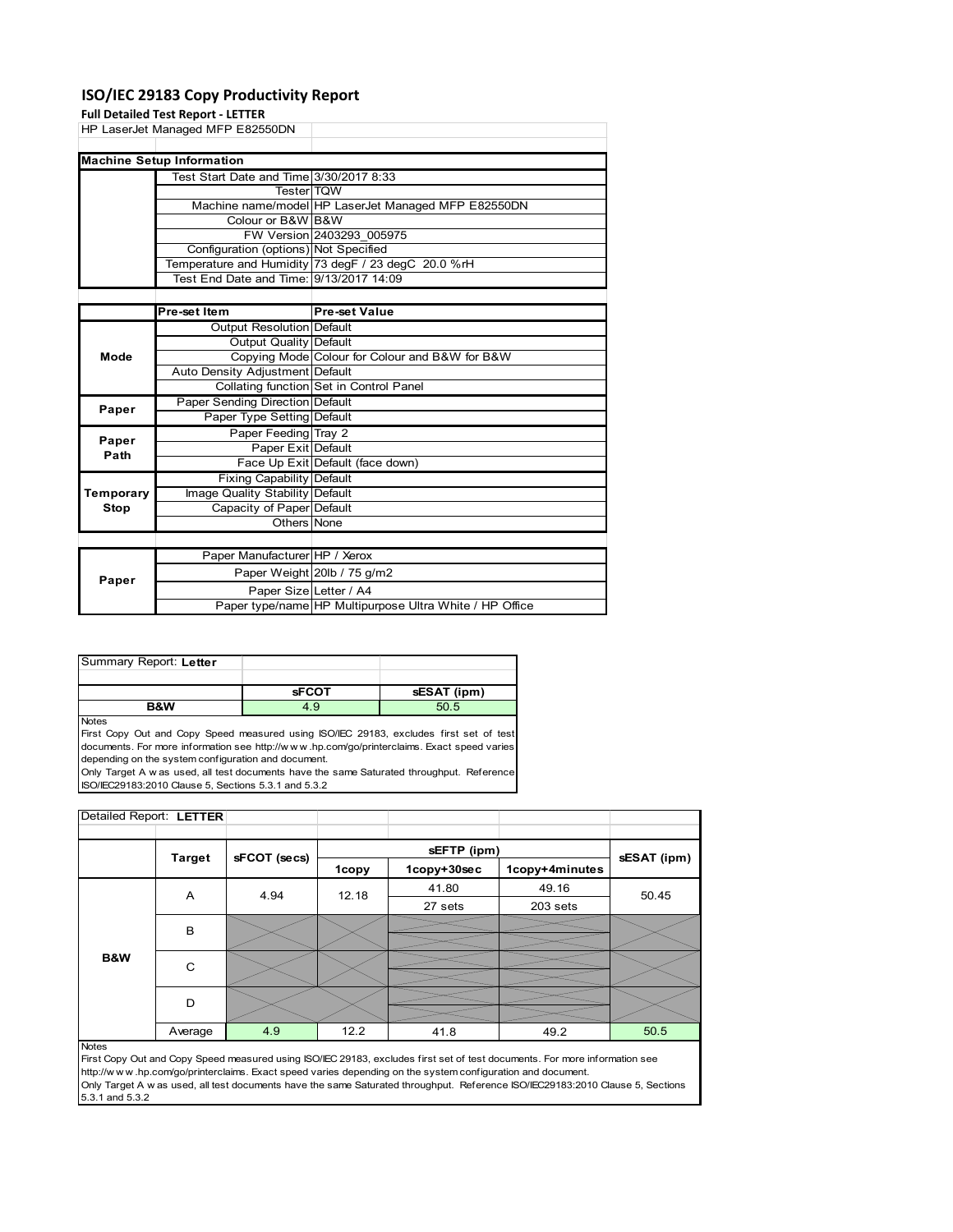### **ISO/IEC 29183 Copy Productivity Report**

### **Full Detailed Test Report**

|             | Full Detailed Test Report - A4          |                                                     |
|-------------|-----------------------------------------|-----------------------------------------------------|
|             | HP LaserJet Managed MFP E82550DN        |                                                     |
|             |                                         |                                                     |
|             | <b>Machine Setup Information</b>        |                                                     |
|             | Test Start Date and Time 3/30/2017 8:33 |                                                     |
|             | <b>Tester</b> TOW                       |                                                     |
|             |                                         | Machine name/model HP LaserJet Managed MFP E82550DN |
|             | Colour or B&W B&W                       |                                                     |
|             |                                         | FW Version 2403293_005975                           |
|             | Configuration (options) Not Specified   |                                                     |
|             |                                         | Temperature and Humidity 73 degF / 23 degC 20.0 %rH |
|             | Test End Date and Time: 9/13/2017 14:09 |                                                     |
|             |                                         |                                                     |
|             | Pre-set Item                            | <b>Pre-set Value</b>                                |
|             | <b>Output Resolution Default</b>        |                                                     |
|             | Output Quality Default                  |                                                     |
| Mode        |                                         | Copying Mode Colour for Colour and B&W for B&W      |
|             | Auto Density Adjustment Default         |                                                     |
|             |                                         | Collating function Set in Control Panel             |
| Paper       | Paper Sending Direction Default         |                                                     |
|             | Paper Type Setting Default              |                                                     |
| Paper       | Paper Feeding Tray 2                    |                                                     |
| Path        | Paper Exit Default                      |                                                     |
|             |                                         | Face Up Exit Default (face down)                    |
|             | <b>Fixing Capability Default</b>        |                                                     |
| Temporary   | Image Quality Stability Default         |                                                     |
| <b>Stop</b> | Capacity of Paper Default               |                                                     |
|             | Others None                             |                                                     |
|             |                                         |                                                     |
|             | Paper Manufacturer HP / Xerox           |                                                     |
|             |                                         | Donor Woight 2016 / 75 $g/m2$                       |

| Paper |                        | Paper Weight 20lb / 75 g/m2                             |
|-------|------------------------|---------------------------------------------------------|
|       | Paper Size Letter / A4 |                                                         |
|       |                        | Paper type/name HP Multipurpose Ultra White / HP Office |
|       |                        |                                                         |

| Summary Report: A4 |              |             |
|--------------------|--------------|-------------|
|                    |              |             |
|                    | <b>SFCOT</b> | sESAT (ipm) |
| B&W                | 4.9          | 504         |

Notes

First Copy Out and Copy Speed measured using ISO/IEC 29183, excludes first set of test documents. For more information see http://w w w .hp.com/go/printerclaims. Exact speed varies depending on the system configuration and document.

Only Target A w as used, all test documents have the same Saturated throughput. Reference ISO/IEC29183:2010 Clause 5, Sections 5.3.1 and 5.3.2

| Detailed Report: A4 |               |              |       |             |                |             |  |
|---------------------|---------------|--------------|-------|-------------|----------------|-------------|--|
|                     |               |              |       | sEFTP (ipm) |                |             |  |
|                     | <b>Target</b> | sFCOT (secs) | 1copy | 1copy+30sec | 1copy+4minutes | sESAT (ipm) |  |
|                     | A             | 4.92         | 12.19 | 42.58       | 49.09          | 50.41       |  |
|                     |               |              |       | 27 sets     | 207 sets       |             |  |
| B&W                 | B             |              |       |             |                |             |  |
|                     | C             |              |       |             |                |             |  |
|                     | D             |              |       |             |                |             |  |
|                     | Average       | 4.9          | 12.2  | 42.6        | 49.1           | 50.4        |  |
| <b>Notes</b>        |               |              |       |             |                |             |  |

First Copy Out and Copy Speed measured using ISO/IEC 29183, excludes first set of test documents. For more information see http://w w w .hp.com/go/printerclaims. Exact speed varies depending on the system configuration and document. Only Target A w as used, all test documents have the same Saturated throughput. Reference ISO/IEC29183:2010 Clause 5, Sections 5.3.1 and 5.3.2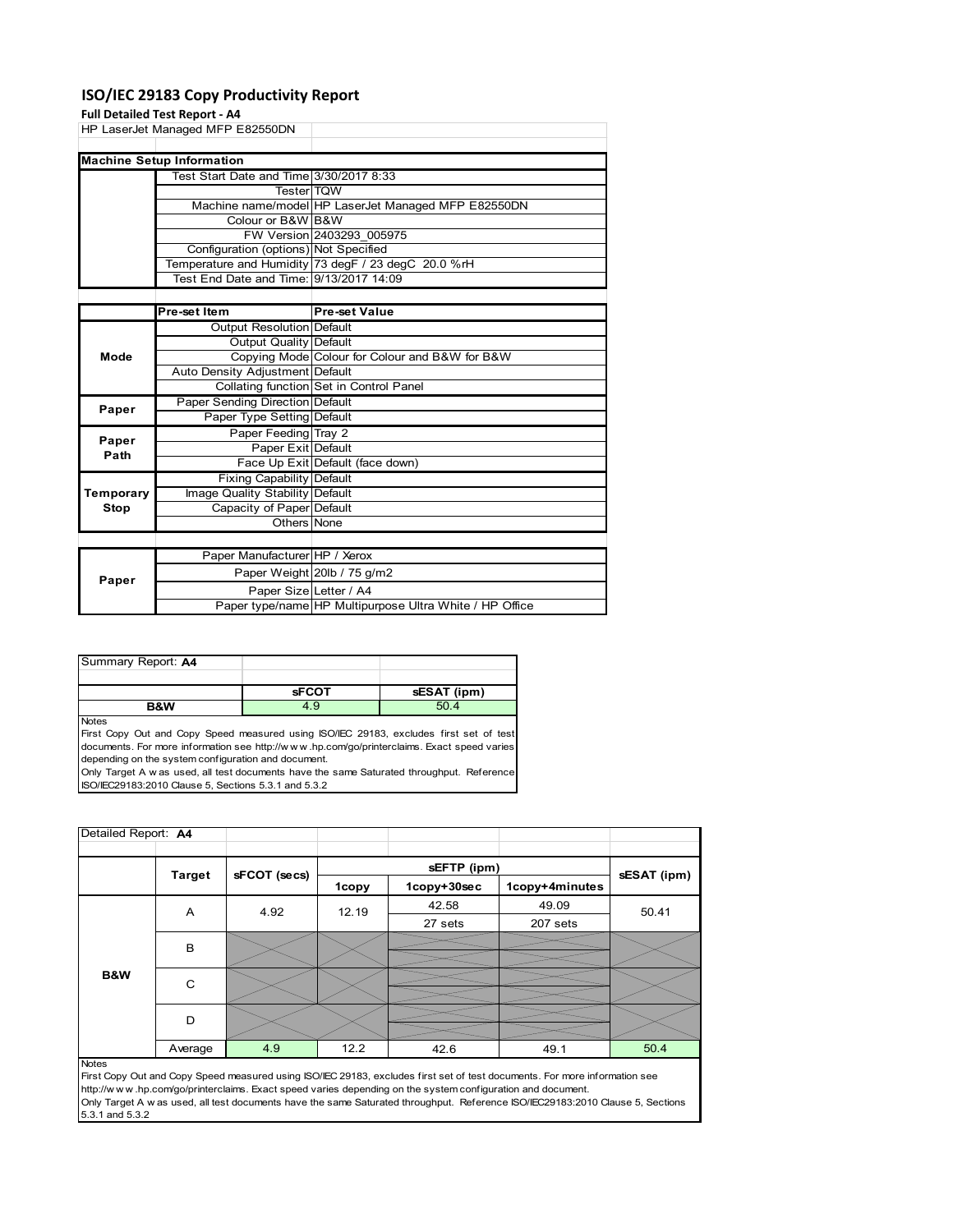### **ISO/IEC 24735 Copy Productivity Report**

Paper Weight 20lb / 75 g/m2 Paper Size Letter / A4

**Full Detailed Test Report ‐ LETTER**

| <b>Machine Setup Information</b>         |                                                                 |
|------------------------------------------|-----------------------------------------------------------------|
| Test Start Date and Time 4/11/2017 13:44 |                                                                 |
| <b>TesterITQW</b>                        |                                                                 |
|                                          | Machine name/model HP LaserJet Managed MFP E82550DN             |
| Colour or B&W B&W                        |                                                                 |
|                                          | FW Version 2403293 005975                                       |
| Configuration (options) Not Specified    |                                                                 |
|                                          | Temperature and Humidity 73 degF / 23 degC 20.0 %rH             |
| Test End Date and Time: 9/13/2017 12:18  |                                                                 |
|                                          |                                                                 |
| Pre-set Item                             | <b>Pre-set Value</b>                                            |
| Output Resolution Default                |                                                                 |
| <b>Output Quality Default</b>            |                                                                 |
| Copying Mode Default                     |                                                                 |
| Auto Density Adjustment Default          |                                                                 |
|                                          | Collating function Activated (if not activated in default mode) |
| <b>Paper Sending Direction Default</b>   |                                                                 |
| Paper Type Setting Default               |                                                                 |
|                                          | Paper Feeding Standard cassette                                 |
|                                          | Paper Exit Standard exit tray                                   |
| Face Up Exit Default                     |                                                                 |
| <b>Fixing Capability Default</b>         |                                                                 |
| Image Quality Stability Default          |                                                                 |
| Capacity of Paper Default                |                                                                 |
|                                          | Others Default                                                  |
|                                          |                                                                 |
| Paper Manufacturer HP / Xerox            |                                                                 |

| <b>ISO/IEC 24735 Copy Productivity Report</b> |                                                     |            |            |                  |                |                 |       |
|-----------------------------------------------|-----------------------------------------------------|------------|------------|------------------|----------------|-----------------|-------|
| Detailed Report: LETTER                       |                                                     |            |            |                  |                |                 |       |
|                                               | FSOT (secs)<br>EFTP (ipm)<br>Copying                |            |            | ESAT (ipm)       |                |                 |       |
|                                               | Mode                                                | 1 set only | 1 set only | 1 set + $30$ sec | 1 set + $4min$ | $1$ set + 30sec |       |
|                                               | 1:1                                                 |            |            |                  |                |                 |       |
| <b>Color Mode</b>                             |                                                     |            | (1 set)    |                  |                |                 |       |
|                                               | 1:2                                                 |            |            |                  |                |                 |       |
|                                               |                                                     |            | (1 set )   |                  |                |                 |       |
|                                               | 2:2                                                 |            |            |                  |                |                 |       |
|                                               |                                                     |            | (1 set)    |                  |                |                 |       |
| <b>B&amp;W</b> mode                           | 1:1                                                 |            | 13.64      | 17.59            | 41.89          | 48.58           | 50.42 |
|                                               |                                                     |            |            | 8 sets           | 52 sets        |                 |       |
|                                               | 1:2                                                 | 20.77      | 11.56      | 36.82            |                | 50.48           |       |
|                                               |                                                     |            |            | 8 sets           |                |                 |       |
|                                               | 2:2                                                 | 18.66      | 12.86      | 36.30            |                | 50.48           |       |
|                                               |                                                     |            |            | 8 sets           |                |                 |       |
| <b>Notes</b>                                  | Reports located: http://www.hp.com/go/printerclaims |            |            |                  |                |                 |       |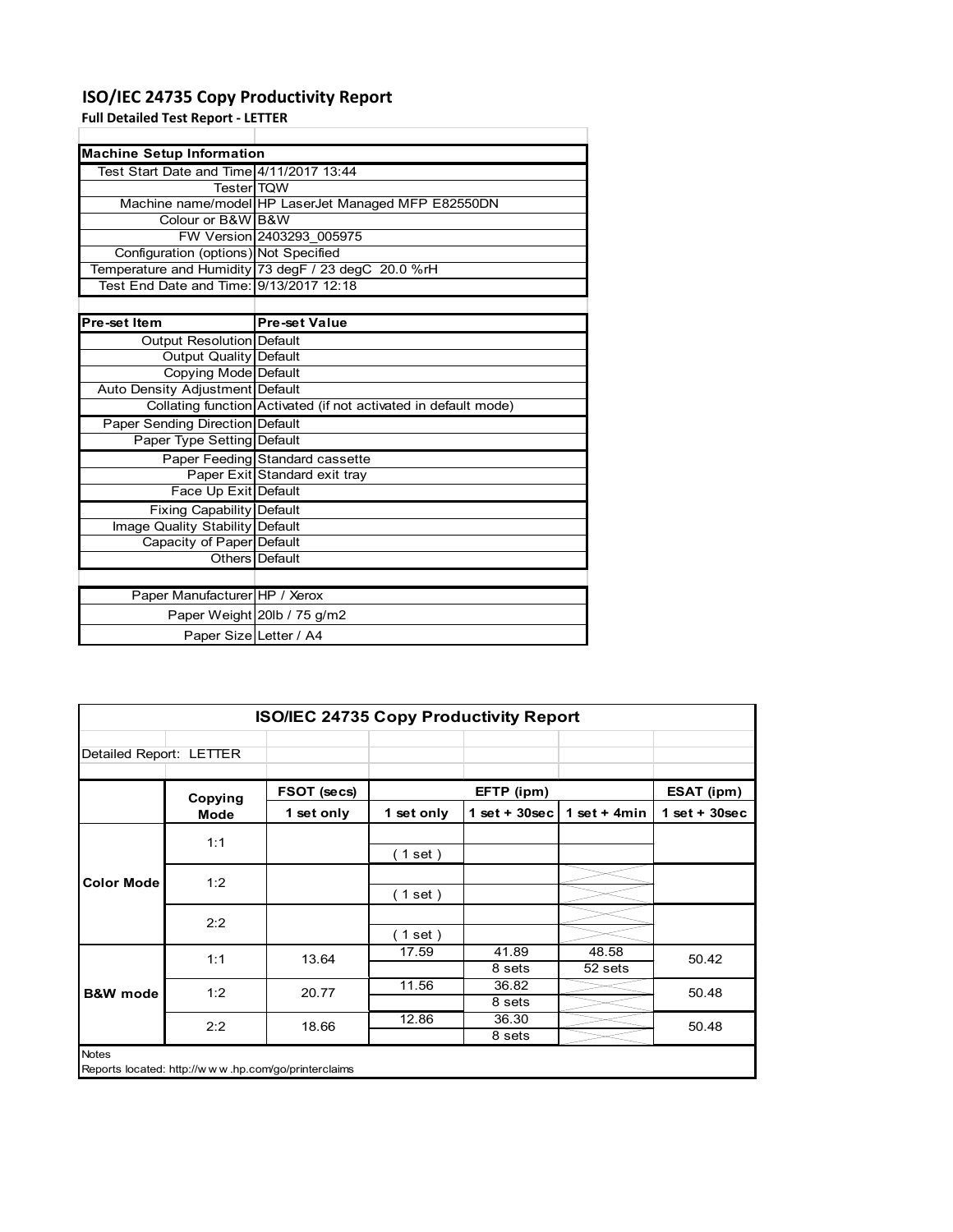### **ISO/IEC 24735 Copy Productivity Report**

**Full Detailed Test Report ‐ A4**

| <b>Machine Setup Information</b>         |                                                                 |
|------------------------------------------|-----------------------------------------------------------------|
| Test Start Date and Time 4/11/2017 13:44 |                                                                 |
| <b>TesterITOW</b>                        |                                                                 |
|                                          | Machine name/model HP LaserJet Managed MFP E82550DN             |
| Colour or B&W B&W                        |                                                                 |
|                                          | FW Version 2403293 005975                                       |
| Configuration (options) Not Specified    |                                                                 |
|                                          | Temperature and Humidity 73 degF / 23 degC 20.0 %rH             |
| Test End Date and Time: 9/13/2017 12:18  |                                                                 |
|                                          |                                                                 |
| Pre-set Item                             | <b>Pre-set Value</b>                                            |
| Output Resolution Default                |                                                                 |
| <b>Output Quality Default</b>            |                                                                 |
| Copying Mode Default                     |                                                                 |
| Auto Density Adjustment Default          |                                                                 |
|                                          | Collating function Activated (if not activated in default mode) |
| <b>Paper Sending Direction Default</b>   |                                                                 |
| Paper Type Setting Default               |                                                                 |
|                                          | Paper Feeding Standard cassette                                 |
|                                          | Paper Exit Standard exit tray                                   |
| Face Up Exit Default                     |                                                                 |
| <b>Fixing Capability Default</b>         |                                                                 |
| Image Quality Stability Default          |                                                                 |
| Capacity of Paper Default                |                                                                 |
|                                          | Others Default                                                  |
|                                          |                                                                 |
| Paper Manufacturer HP / Xerox            |                                                                 |
|                                          | Paper Weight 20lb / 75 g/m2                                     |
| Paper Size Letter / A4                   |                                                                 |

| <b>ISO/IEC 24735 Copy Productivity Report</b> |             |                                                     |            |                 |                  |                 |  |
|-----------------------------------------------|-------------|-----------------------------------------------------|------------|-----------------|------------------|-----------------|--|
| Detailed Report: A4                           |             |                                                     |            |                 |                  |                 |  |
| Copying                                       |             | FSOT (secs)                                         |            | EFTP (ipm)      |                  | ESAT (ipm)      |  |
|                                               | <b>Mode</b> | 1 set only                                          | 1 set only | $1$ set + 30sec | 1 set + $4min$   | $1$ set + 30sec |  |
|                                               | 1:1         |                                                     | (1 set)    |                 |                  |                 |  |
| Colour<br><b>Mode</b>                         | 1:2         |                                                     | (1 set )   |                 |                  |                 |  |
|                                               | 2:2         |                                                     | (1 set)    |                 |                  |                 |  |
|                                               | 1:1         | 12.12                                               | 19.82      | 42.32<br>8 sets | 49.01<br>52 sets | 50.39           |  |
| <b>B&amp;W</b> mode                           | 1:2         | 20.23                                               | 11.86      | 36.22<br>8 sets |                  | 50.50           |  |
|                                               | 2:2         | 18.85                                               | 12.72      | 36.12<br>8 sets |                  | 50.48           |  |
| <b>Notes</b>                                  |             | Reports located: http://www.hp.com/go/printerclaims |            |                 |                  |                 |  |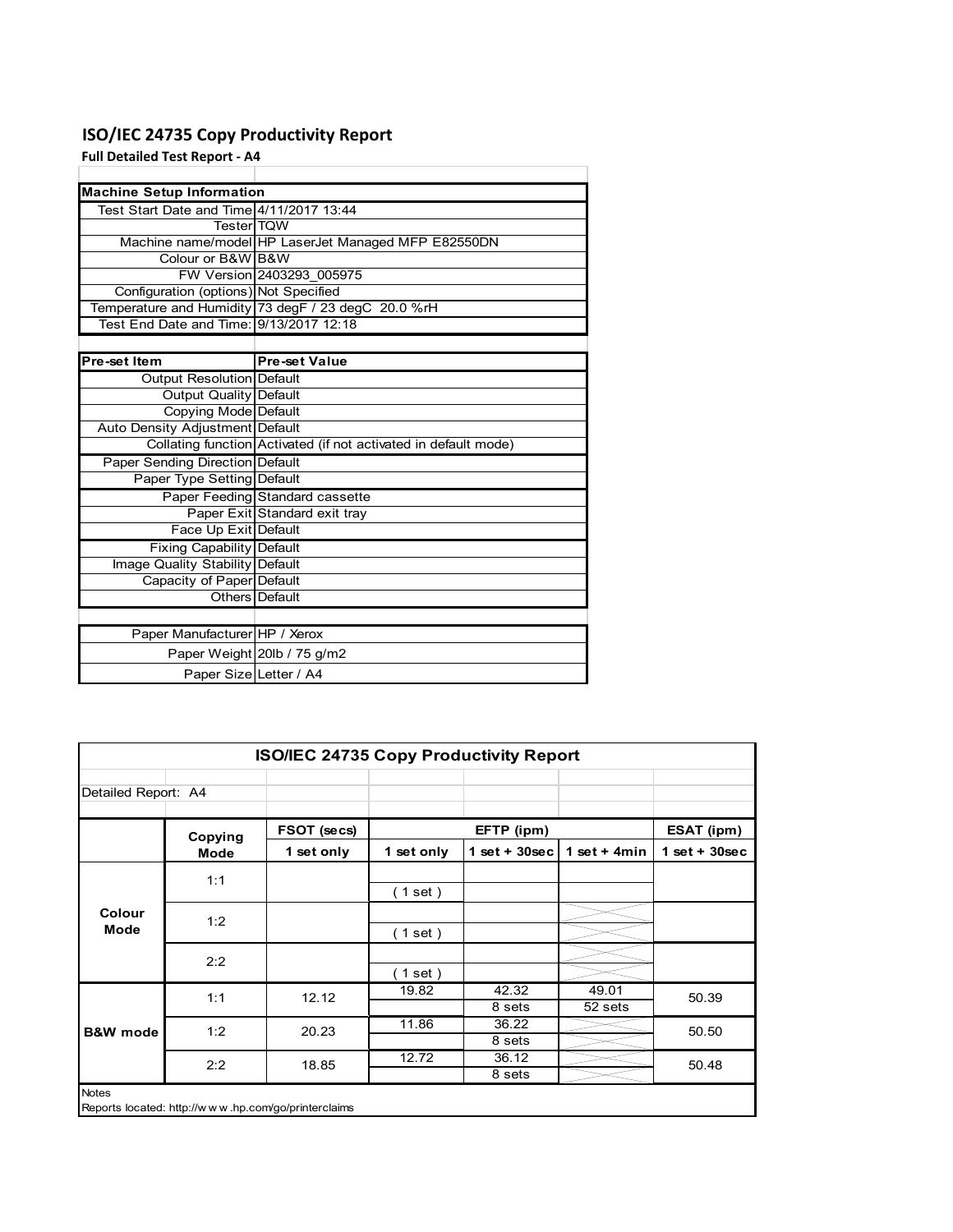# **ISO/IEC 17991 Scanning Productivity Report Full Detailed Test Report ‐ LETTER Machine Setup Information**

|            | <b>Machine Setup Information</b> |                                          |  |  |
|------------|----------------------------------|------------------------------------------|--|--|
|            | Test Start Date and Time         | 3/30/2017 13:38                          |  |  |
|            | Tester                           | TQW                                      |  |  |
|            | Machine name/model               | HP LaserJet Managed MFP E82550DN         |  |  |
|            | Colour or B&W                    | B&W                                      |  |  |
|            | Configuration (options)          | Default                                  |  |  |
|            | Temperature and Humidity         | 73 degF / 23 degC 20.0 %rH               |  |  |
|            | Voltage                          | 110V                                     |  |  |
|            | Test End Date and Time           | 9/14/2017 13:25                          |  |  |
|            |                                  |                                          |  |  |
|            | <b>Preset Item</b>               | <b>Preset Value</b>                      |  |  |
|            | Scanning resolution              | default (200 dpi)                        |  |  |
|            | Colour or grey scale/B&W         | default (colour)                         |  |  |
| Mode       | Duplex / simplex                 | default (simplex)                        |  |  |
| and        | Original page size               | default (A4)                             |  |  |
| Setting    | Paper feed orientation           | default (long edge)                      |  |  |
|            | Scan destination                 | default (shared network)                 |  |  |
|            | <b>Storing File Type</b>         | default (PDF-multi)                      |  |  |
|            | Auto scan quality adjustment     | default (factory preset default setting) |  |  |
| <b>ADF</b> | Paper feed direction             | default (long edge)                      |  |  |
| Paper-path | Output orientation               | default                                  |  |  |
|            | Scanning unit                    | default (duplex ADF)                     |  |  |

| <b>Scanning Mode</b><br>File format<br>Scanning<br>Resolution<br>side<br>version<br>(ipm)<br>single sided<br>102.46<br>200<br>Colour<br>1.4<br>double sided<br>210.08 | <b>Summary Report: Letter</b> |  |     |              |                           |
|-----------------------------------------------------------------------------------------------------------------------------------------------------------------------|-------------------------------|--|-----|--------------|---------------------------|
|                                                                                                                                                                       |                               |  |     |              | <b>Measurement result</b> |
|                                                                                                                                                                       |                               |  |     |              | scESAT 30secA             |
|                                                                                                                                                                       |                               |  |     |              |                           |
|                                                                                                                                                                       |                               |  |     |              |                           |
|                                                                                                                                                                       |                               |  |     |              |                           |
| 1.4                                                                                                                                                                   | <b>B&amp;W</b>                |  | 200 | single sided | 102.56                    |
| double sided<br>210.66                                                                                                                                                |                               |  |     |              |                           |

### **ISO/IEC 17991 - Scan Summary Report: Network Folder Productivity Measurement**

| <b>Summary Report: Letter</b> |                      |            |              |                           |                  |               |  |
|-------------------------------|----------------------|------------|--------------|---------------------------|------------------|---------------|--|
|                               | <b>Scanning Mode</b> |            |              | <b>Measurement result</b> |                  |               |  |
|                               | File format          | Resolution | Scanning     | scEFTP 30secF             | File size 30secF | Number of     |  |
|                               | version              |            | side         | (ipm)                     | (Mbyte)          | Sets (30secF) |  |
| Colour                        | 1.4                  | 200        | single sided | 64.90                     | 6.98             | 15.00         |  |
|                               |                      |            | double sided | 76.36                     | 15.66            | 28.00         |  |
| <b>B&amp;W</b>                | 1.4                  | 200        | single sided | 77.24                     | 2.50             | 14.00         |  |
|                               |                      |            | double sided | 142.96                    | 5.07             | 28.00         |  |
| <b>Notes</b>                  |                      |            |              |                           |                  |               |  |

┓

Notes 1) For more information see http://w w w .hp.com/go/printerclaims. 2) For the B/W results, the device scan setting is set to "Scan in B/W".

| ISO/IEC 17991 - Scan Full Report: ADF Productivity Measurement |                        |            |                  |                           |                        |                        |  |  |
|----------------------------------------------------------------|------------------------|------------|------------------|---------------------------|------------------------|------------------------|--|--|
| <b>Summary Report: Letter</b>                                  |                        |            |                  |                           |                        |                        |  |  |
| <b>Scanning Mode</b>                                           |                        |            |                  | <b>Measurement result</b> |                        |                        |  |  |
|                                                                | File format<br>version | Resolution | Scanning<br>side | scFFTP 1setA<br>(ipm)     | scEETP 30secA<br>(ipm) | scESAT 30secA<br>(ipm) |  |  |
| Colour                                                         |                        | 200<br>1.4 | single sided     | 37.09                     | 90.28                  | 102.46                 |  |  |
|                                                                |                        |            | double sided     | 44.12                     | 184.99                 | 210.08                 |  |  |
| <b>B&amp;W</b>                                                 |                        | 200        | single sided     | 36.92                     | 90.86                  | 102.56                 |  |  |
|                                                                | 1.4                    |            | double sided     | 45.10                     | 184.56                 | 210.66                 |  |  |
| <b>Notes</b>                                                   |                        |            |                  |                           |                        |                        |  |  |

Notes 1) For more information see http://w w w .hp.com/go/printerclaims. 2) For the B/W results, the device scan setting is set to "Scan in B/W".

| ISO/IEC 17991 - Scan Full Report: Network Folder Productivity Measurement |                        |                      |                  |                       |                           |                             |                               |  |
|---------------------------------------------------------------------------|------------------------|----------------------|------------------|-----------------------|---------------------------|-----------------------------|-------------------------------|--|
| <b>Summary Report: Letter</b>                                             |                        |                      |                  |                       |                           |                             |                               |  |
|                                                                           |                        | <b>Scanning Mode</b> |                  |                       | <b>Measurement result</b> |                             |                               |  |
|                                                                           | File format<br>version | Resolution           | Scanning<br>side | scFFTP 1setF<br>(ipm) | scEETP 30secE<br>(ipm)    | File size 30secF<br>(Mbyte) | Number of<br>Sets<br>(30secF) |  |
| Colour                                                                    | 1.4                    | 200                  | single sided     | 22.90                 | 64.90                     | 6.98                        | 15                            |  |
|                                                                           | double sided           | 25.33                | 76.36            | 15.66                 | 28                        |                             |                               |  |
| <b>B&amp;W</b><br>1.4                                                     | 200                    | single sided         | 26.66            | 77.24                 | 2.50                      | 14                          |                               |  |
|                                                                           |                        |                      | double sided     | 30.00                 | 142.96                    | 5.07                        | 28                            |  |
| <b>Notes</b>                                                              |                        |                      |                  |                       |                           |                             |                               |  |

|            | <b>Test System Parameters</b> |                                                       |  |  |
|------------|-------------------------------|-------------------------------------------------------|--|--|
|            | Item                          | Value                                                 |  |  |
|            | Computer name                 | HP Compaq Elite 8300 Small Form Factor                |  |  |
| System     | Processor                     | Intel Core i7 -3770, 3.4 GHz                          |  |  |
|            | System Chip Set               | Intel C216 Chipset Family SMBus Host Controller       |  |  |
|            | <b>System Board</b>           | System devices, default system BIOS                   |  |  |
|            | <b>System Memory</b>          | 4 GB                                                  |  |  |
|            | Hard Drive Subsystem          | Standard disk drive (Seagate)                         |  |  |
|            | Video Subsystem               | AMD Radeon HD 6350                                    |  |  |
|            | <b>Optical Drive</b>          | HP DVD A DH16aCSHR ATA                                |  |  |
|            | I/O Subsystem                 | <b>Builtin</b>                                        |  |  |
|            | <b>USB Subsystem</b>          | USB 2.0/3.0                                           |  |  |
|            | <b>Operating System</b>       | Windows 7 Business/Ultimate, 64 bit, Build 7601, SP 1 |  |  |
|            | I ocation of network folder   | PC.                                                   |  |  |
|            | Internet Protocol             | IP <sub>v4</sub>                                      |  |  |
| Scanning   | <b>Transfer Protocol</b>      | <b>SMB</b>                                            |  |  |
| Device     | Hub                           | Trendnet Router and Gbit Switch                       |  |  |
| Connection | Network Speed                 | TCP 10/1000 Mbit Ethernet                             |  |  |
|            | <b>Connetion Cable</b>        | Cat6 Straight cable                                   |  |  |
|            | Wireless router               | No use                                                |  |  |
|            | Others                        | No use                                                |  |  |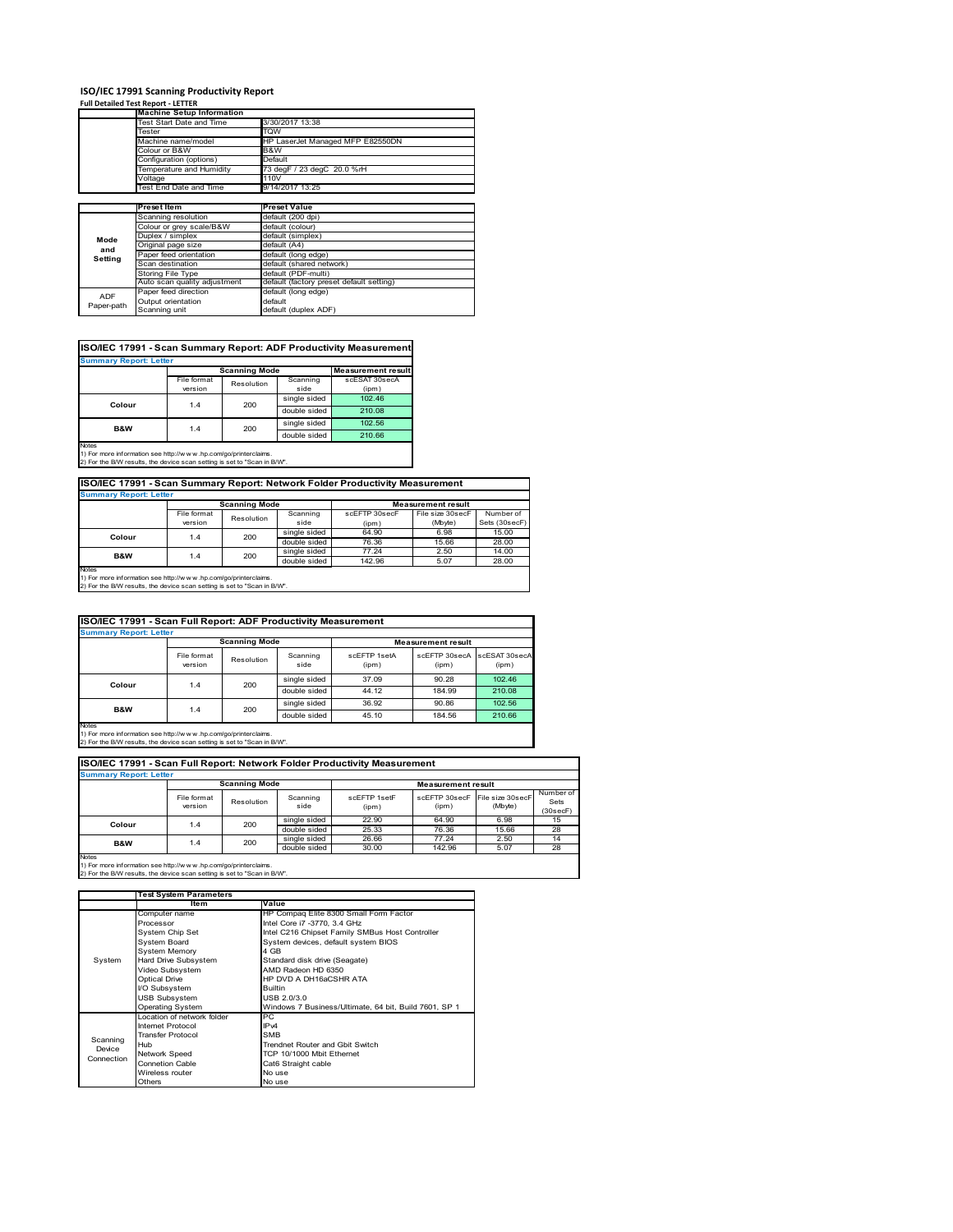### **ISO/IEC 17991 Scanning Productivity Report**

| Full Detailed Test Report - A4 |                                  |                                          |  |  |
|--------------------------------|----------------------------------|------------------------------------------|--|--|
|                                | <b>Machine Setup Information</b> |                                          |  |  |
|                                | Test Start Date and Time         | 3/30/2017 13:38                          |  |  |
|                                | Tester                           | TQW                                      |  |  |
|                                | Machine name/model               | HP LaserJet Managed MFP E82550DN         |  |  |
|                                | Colour or B&W                    | B&W                                      |  |  |
|                                | Configuration (options)          | Default                                  |  |  |
|                                | Temperature and Humidity         | 73 degF / 23 degC 20.0 %rH               |  |  |
|                                | Voltage                          | 110V                                     |  |  |
|                                | Test End Date and Time           | 9/14/2017 13:25                          |  |  |
|                                |                                  |                                          |  |  |
|                                | <b>Preset Item</b>               | <b>Preset Value</b>                      |  |  |
|                                | Scanning resolution              | default (200 dpi)                        |  |  |
|                                | Colour or grey scale/B&W         | default (colour)                         |  |  |
| Mode                           | Duplex / simplex                 | default (simplex)                        |  |  |
| and                            | Original page size               | default (A4)                             |  |  |
| Setting                        | Paper feed orientation           | default (long edge)                      |  |  |
|                                | Scan destination                 | default (shared network)                 |  |  |
|                                | Storing File Type                | default (PDF-multi)                      |  |  |
|                                | Auto scan quality adjustment     | default (factory preset default setting) |  |  |
| ADF                            | Paper feed direction             | default (long edge)                      |  |  |
| Paper-path                     | Output orientation               | default                                  |  |  |
|                                | Scanning unit                    | default (duplex ADF)                     |  |  |

### **ISO/IEC 17991 - Scan Summary Report: ADF Productivity Measurement**

| <b>Summary Report: A4</b><br><b>Scanning Mode</b> |                        |                           |                  |                        |  |  |  |
|---------------------------------------------------|------------------------|---------------------------|------------------|------------------------|--|--|--|
|                                                   |                        | <b>Measurement result</b> |                  |                        |  |  |  |
|                                                   | File format<br>version | Resolution                | Scanning<br>side | scESAT 30secA<br>(ipm) |  |  |  |
|                                                   | 1.4                    | 200                       | single sided     | 104.57                 |  |  |  |
| Colour                                            |                        |                           | double sided     | 212.25                 |  |  |  |
| <b>B&amp;W</b>                                    | 1.4                    | 200                       | single sided     | 104.36                 |  |  |  |
|                                                   |                        |                           | double sided     | 212.62                 |  |  |  |
| <b>Notes</b>                                      |                        |                           |                  |                        |  |  |  |

1) For more information see http://w w w .hp.com/go/printerclaims. 2) For the B/W results, the device scan setting is set to "Scan in B/W".

### **ISO/IEC 17991 - Scan Summary Report: Network Folder Productivity Measurement Summary Report: A4**

| Summary Report, A4 |                      |            |              |               |                           |               |  |  |
|--------------------|----------------------|------------|--------------|---------------|---------------------------|---------------|--|--|
|                    | <b>Scanning Mode</b> |            |              |               | <b>Measurement result</b> |               |  |  |
|                    | File format          | Resolution | Scanning     | scEFTP 30secF | File size 30secF          | Number of     |  |  |
|                    | version              |            | side         | (ipm)         | (Mbyte)                   | Sets (30secF) |  |  |
| Colour             | 1.4                  | 200        | single sided | 66.05         | 6.06                      | 15.00         |  |  |
|                    |                      |            | double sided | 78.64         | 15.24                     | 29.00         |  |  |
| B&W                | 1.4                  | 200        | single sided | 80.90         | 2.36                      | 15.00         |  |  |
|                    |                      |            | double sided | 146.08        | 5.00                      | 28.00         |  |  |
| Notes              |                      |            |              |               |                           |               |  |  |

Notes 1) For more information see http://w w w .hp.com/go/printerclaims. 2) For the B/W results, the device scan setting is set to "Scan in B/W".

| ISO/IEC 17991 - Scan Full Report: ADF Productivity Measurement |                        |            |                  |                       |                           |                        |  |  |
|----------------------------------------------------------------|------------------------|------------|------------------|-----------------------|---------------------------|------------------------|--|--|
| <b>Summary Report: A4</b>                                      |                        |            |                  |                       |                           |                        |  |  |
|                                                                | <b>Scanning Mode</b>   |            |                  |                       | <b>Measurement result</b> |                        |  |  |
|                                                                | File format<br>version | Resolution | Scanning<br>side | scEFTP 1setA<br>(ipm) | scEFTP 30secA<br>(ipm)    | scESAT 30secA<br>(ipm) |  |  |
| Colour                                                         | 200<br>1.4             |            | single sided     | 36.67                 | 92.98                     | 104.57                 |  |  |
|                                                                |                        |            | double sided     | 44.01                 | 188.63                    | 212.25                 |  |  |
| B&W                                                            | 1.4                    | 200        | single sided     | 37.48                 | 93.5                      | 104.36                 |  |  |
|                                                                |                        |            | double sided     | 38.20                 | 187.86                    | 212.62                 |  |  |
| Notes                                                          |                        |            |                  |                       |                           |                        |  |  |

Notes 1) For more information see http://w w w .hp.com/go/printerclaims. 2) For the B/W results, the device scan setting is set to "Scan in B/W".

| ISO/IEC 17991 - Scan Full Report: Network Folder Productivity Measurement |                        |                      |                  |                       |                           |                                           |                               |  |  |
|---------------------------------------------------------------------------|------------------------|----------------------|------------------|-----------------------|---------------------------|-------------------------------------------|-------------------------------|--|--|
| <b>Summary Report: A4</b>                                                 |                        |                      |                  |                       |                           |                                           |                               |  |  |
|                                                                           |                        | <b>Scanning Mode</b> |                  |                       | <b>Measurement result</b> |                                           |                               |  |  |
|                                                                           | File format<br>version | Resolution           | Scanning<br>side | scFFTP 1setF<br>(ipm) | (ipm)                     | scEFTP 30secF File size 30secF<br>(Mbyte) | Number of<br>Sets<br>(30secF) |  |  |
| Colour                                                                    | 1.4                    | 200                  | single sided     | 22.00                 | 66.05                     | 6.06                                      | 15                            |  |  |
|                                                                           |                        |                      | double sided     | 24.23                 | 78.64                     | 15.24                                     | 29                            |  |  |
| B&W                                                                       | 1.4                    | 200                  | single sided     | 18.33                 | 80.90                     | 2.36                                      | 15                            |  |  |
|                                                                           |                        |                      | double sided     | 28.33                 | 146.08                    | 5.00                                      | 28                            |  |  |
| <b>Notes</b>                                                              |                        |                      |                  |                       |                           |                                           |                               |  |  |

|            | <b>Test System Parameters</b> |                                                       |  |  |
|------------|-------------------------------|-------------------------------------------------------|--|--|
|            | ltem                          | Value                                                 |  |  |
|            | Computer name                 | HP Compaq Elite 8300 Small Form Factor                |  |  |
|            | Processor                     | Intel Core i7 -3770, 3.4 GHz                          |  |  |
|            | System Chip Set               | Intel C216 Chipset Family SMBus Host Controller       |  |  |
|            | System Board                  | System devices, default system BIOS                   |  |  |
|            | <b>System Memory</b>          | 4 GB                                                  |  |  |
| System     | Hard Drive Subsystem          | Standard disk drive (Seagate)                         |  |  |
|            | Video Subsystem               | AMD Radeon HD 6350                                    |  |  |
|            | <b>Optical Drive</b>          | HP DVD A DH16aCSHR ATA                                |  |  |
|            | I/O Subsystem                 | <b>Builtin</b>                                        |  |  |
|            | <b>USB Subsystem</b>          | USB 2.0/3.0                                           |  |  |
|            | <b>Operating System</b>       | Windows 7 Business/Ultimate, 64 bit, Build 7601, SP 1 |  |  |
|            | I ocation of network folder   | РC                                                    |  |  |
|            | <b>Internet Protocol</b>      | IP <sub>v4</sub>                                      |  |  |
| Scanning   | <b>Transfer Protocol</b>      | <b>SMB</b>                                            |  |  |
| Device     | Hub                           | Trendnet Router and Gbit Switch                       |  |  |
| Connection | Network Speed                 | TCP 10/1000 Mbit Ethernet                             |  |  |
|            | <b>Connetion Cable</b>        | Cat6 Straight cable                                   |  |  |
|            | Wireless router               | No use                                                |  |  |
|            | Others                        | No use                                                |  |  |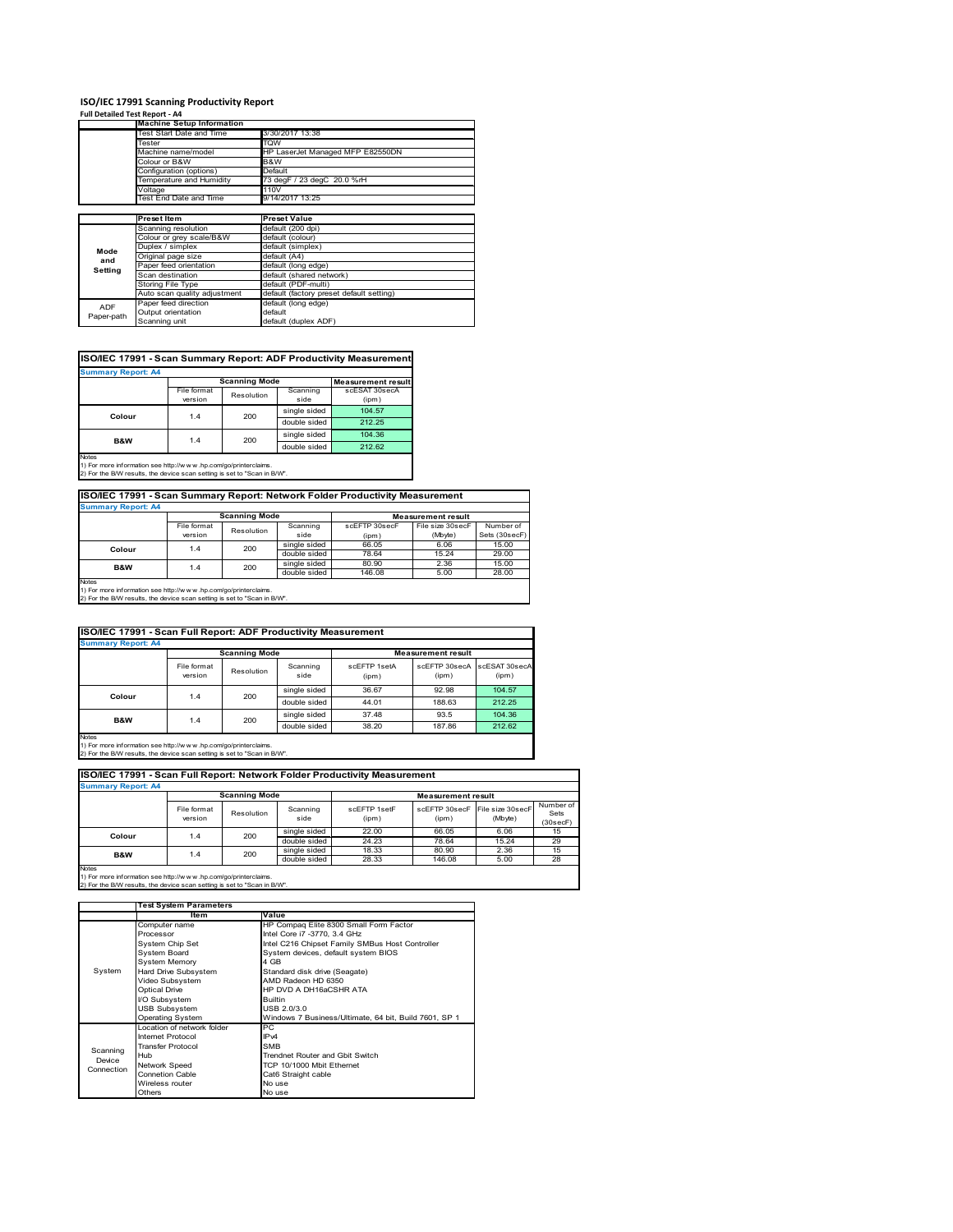### **ISO/IEC 17991 Scanning Productivity Report**

|            | <b>Full Detailed Test Report - Tabloid</b>              |                                          |  |  |
|------------|---------------------------------------------------------|------------------------------------------|--|--|
|            | <b>Machine Setup Information</b>                        |                                          |  |  |
|            | Test Start Date and Time                                | 3/30/2017 13:38                          |  |  |
|            | Tester                                                  | <b>TQW</b>                               |  |  |
|            | Machine name/model                                      | HP LaserJet Managed MFP E82550DN         |  |  |
|            | Colour or B&W                                           | B&W                                      |  |  |
|            | Configuration (options)                                 | Default                                  |  |  |
|            | Temperature and Humidity                                | 73 degF / 23 degC 20.0 %rH               |  |  |
|            | Voltage                                                 | 110V                                     |  |  |
|            | Test End Date and Time                                  | 9/14/2017 13:25                          |  |  |
|            |                                                         |                                          |  |  |
|            | <b>Preset Item</b>                                      | <b>Preset Value</b>                      |  |  |
|            | Scanning resolution                                     | default (200 dpi)                        |  |  |
|            | Colour or grey scale/B&W                                | default (colour)                         |  |  |
| Mode       | Duplex / simplex                                        | default (simplex)                        |  |  |
| and        | Original page size                                      | default (A4)                             |  |  |
|            | Paper feed orientation                                  | default (long edge)                      |  |  |
| Setting    | Scan destination                                        | default (shared network)                 |  |  |
|            | Storing File Type                                       | default (PDF-multi)                      |  |  |
|            | Auto scan quality adjustment                            | default (factory preset default setting) |  |  |
| ADF        | Paper feed direction                                    | default (long edge)                      |  |  |
|            | Output orientation                                      | default                                  |  |  |
| Paper-path | Orange and the contract of the first state of the first |                                          |  |  |

### **ISO/IEC 17991 - Scan Summary Report: ADF Productivity Measurement**

| <b>Summary Report: Tabloid</b> |                        |                           |                  |                        |  |  |
|--------------------------------|------------------------|---------------------------|------------------|------------------------|--|--|
|                                | <b>Scanning Mode</b>   | <b>Measurement result</b> |                  |                        |  |  |
|                                | File format<br>version | Resolution                | Scanning<br>side | scESAT 30secA<br>(ipm) |  |  |
|                                | 1.4                    |                           | single sided     | 61.93                  |  |  |
| Colour                         |                        | 200                       | double sided     | 123.28                 |  |  |
| <b>B&amp;W</b>                 | 1.4                    | 200                       | single sided     | 61.77                  |  |  |
|                                |                        |                           | double sided     | 122.50                 |  |  |
| Notes                          |                        |                           |                  |                        |  |  |

Notes 1) For more information see http://w w w .hp.com/go/printerclaims. 2) For the B/W results, the device scan setting is set to "Scan in B/W".

### **ISO/IEC 17991 - Scan Summary Report: Network Folder Productivity Measurement**

default (duplex ADF)

| <b>Summary Report: Tabloid</b> |                      |            |              |                           |                  |               |  |
|--------------------------------|----------------------|------------|--------------|---------------------------|------------------|---------------|--|
|                                | <b>Scanning Mode</b> |            |              | <b>Measurement result</b> |                  |               |  |
|                                | File format          | Resolution | Scanning     | scEFTP 30secF             | File size 30secF | Number of     |  |
|                                | version              |            | side         | (ipm)                     | (Mbyte)          | Sets (30secF) |  |
| Colour                         | 1.4                  | 200        | single sided | 37.89                     | 8.85             | 9.00          |  |
|                                |                      |            | double sided | 38.68                     | 16.95            | 17.00         |  |
| B&W                            | 1.4                  | 200        | single sided | 45.97                     | 2.88             | 9.00          |  |
|                                |                      |            | double sided | 61.11                     | 5.41             | 17.00         |  |
| Notes                          |                      |            |              |                           |                  |               |  |

Notes 1) For more information see http://w w w .hp.com/go/printerclaims. 2) For the B/W results, the device scan setting is set to "Scan in B/W".

| ISO/IEC 17991 - Scan Full Report: ADF Productivity Measurement |                        |            |                  |                       |                                      |        |  |  |
|----------------------------------------------------------------|------------------------|------------|------------------|-----------------------|--------------------------------------|--------|--|--|
| <b>Summary Report: Tabloid</b>                                 |                        |            |                  |                       |                                      |        |  |  |
|                                                                | <b>Scanning Mode</b>   |            |                  |                       | <b>Measurement result</b>            |        |  |  |
|                                                                | File format<br>version | Resolution | Scanning<br>side | scFFTP 1setA<br>(ipm) | scEFTP 30secA scESAT 30secA<br>(ipm) | (ipm)  |  |  |
| Colour                                                         | 1.4                    | 200        | single sided     | 29.51                 | 55.2                                 | 61.93  |  |  |
|                                                                |                        |            | double sided     | 36.58                 | 109.14                               | 123.28 |  |  |
| B&W                                                            | 1.4                    | 200        | single sided     | 29.58                 | 55.37                                | 61.77  |  |  |
|                                                                |                        |            | double sided     | 36.14                 | 106.03                               | 122.5  |  |  |
| Notes                                                          |                        |            |                  |                       |                                      |        |  |  |

Notes 1) For more information see http://w w w .hp.com/go/printerclaims. 2) For the B/W results, the device scan setting is set to "Scan in B/W".

| ISO/IEC 17991 - Scan Full Report: Network Folder Productivity Measurement |                        |            |                  |                       |                           |                              |                               |  |
|---------------------------------------------------------------------------|------------------------|------------|------------------|-----------------------|---------------------------|------------------------------|-------------------------------|--|
| <b>Summary Report: Tabloid</b>                                            |                        |            |                  |                       |                           |                              |                               |  |
| <b>Scanning Mode</b>                                                      |                        |            |                  |                       | <b>Measurement result</b> |                              |                               |  |
|                                                                           | File format<br>version | Resolution | Scanning<br>side | scFFTP 1setF<br>(ipm) | scEFTP 30secF<br>(ipm)    | File size 30 secF<br>(Mbyte) | Number of<br>Sets<br>(30secF) |  |
| Colour                                                                    |                        | 200<br>1.4 | single sided     | 18.57                 | 37.89                     | 8.85                         |                               |  |
|                                                                           |                        |            | double sided     | 15.50                 | 38.68                     | 16.95                        | 17                            |  |
| <b>B&amp;W</b>                                                            | 1.4                    | 200        | single sided     | 20.13                 | 45.97                     | 2.88                         | 9                             |  |
|                                                                           |                        |            | double sided     | 17.80                 | 61.11                     | 5.41                         | 17                            |  |
| <b>Notes</b>                                                              |                        |            |                  |                       |                           |                              |                               |  |

|            | <b>Test System Parameters</b> |                                                       |  |  |
|------------|-------------------------------|-------------------------------------------------------|--|--|
|            | <b>Item</b>                   | Value                                                 |  |  |
|            | Computer name                 | HP Compaq Elite 8300 Small Form Factor                |  |  |
|            | Processor                     | Intel Core i7 -3770, 3.4 GHz                          |  |  |
|            | System Chip Set               | Intel C216 Chipset Family SMBus Host Controller       |  |  |
|            | <b>System Board</b>           | System devices, default system BIOS                   |  |  |
|            | <b>System Memory</b>          | 4 GB                                                  |  |  |
| System     | Hard Drive Subsystem          | Standard disk drive (Seagate)                         |  |  |
|            | Video Subsystem               | AMD Radeon HD 6350                                    |  |  |
|            | Optical Drive                 | HP DVD A DH16aCSHR ATA                                |  |  |
|            | I/O Subsystem                 | <b>Builtin</b>                                        |  |  |
|            | <b>USB Subsystem</b>          | USB 2.0/3.0                                           |  |  |
|            | <b>Operating System</b>       | Windows 7 Business/Ultimate, 64 bit, Build 7601, SP 1 |  |  |
|            | Location of network folder    | РC                                                    |  |  |
|            | Internet Protocol             | IP <sub>v4</sub>                                      |  |  |
| Scanning   | <b>Transfer Protocol</b>      | <b>SMB</b>                                            |  |  |
| Device     | Hub                           | Trendnet Router and Gbit Switch                       |  |  |
| Connection | Network Speed                 | TCP 10/1000 Mbit Ethernet                             |  |  |
|            | <b>Connetion Cable</b>        | Cat6 Straight cable                                   |  |  |
|            | Wireless router               | No use                                                |  |  |
|            | Others                        | No use                                                |  |  |